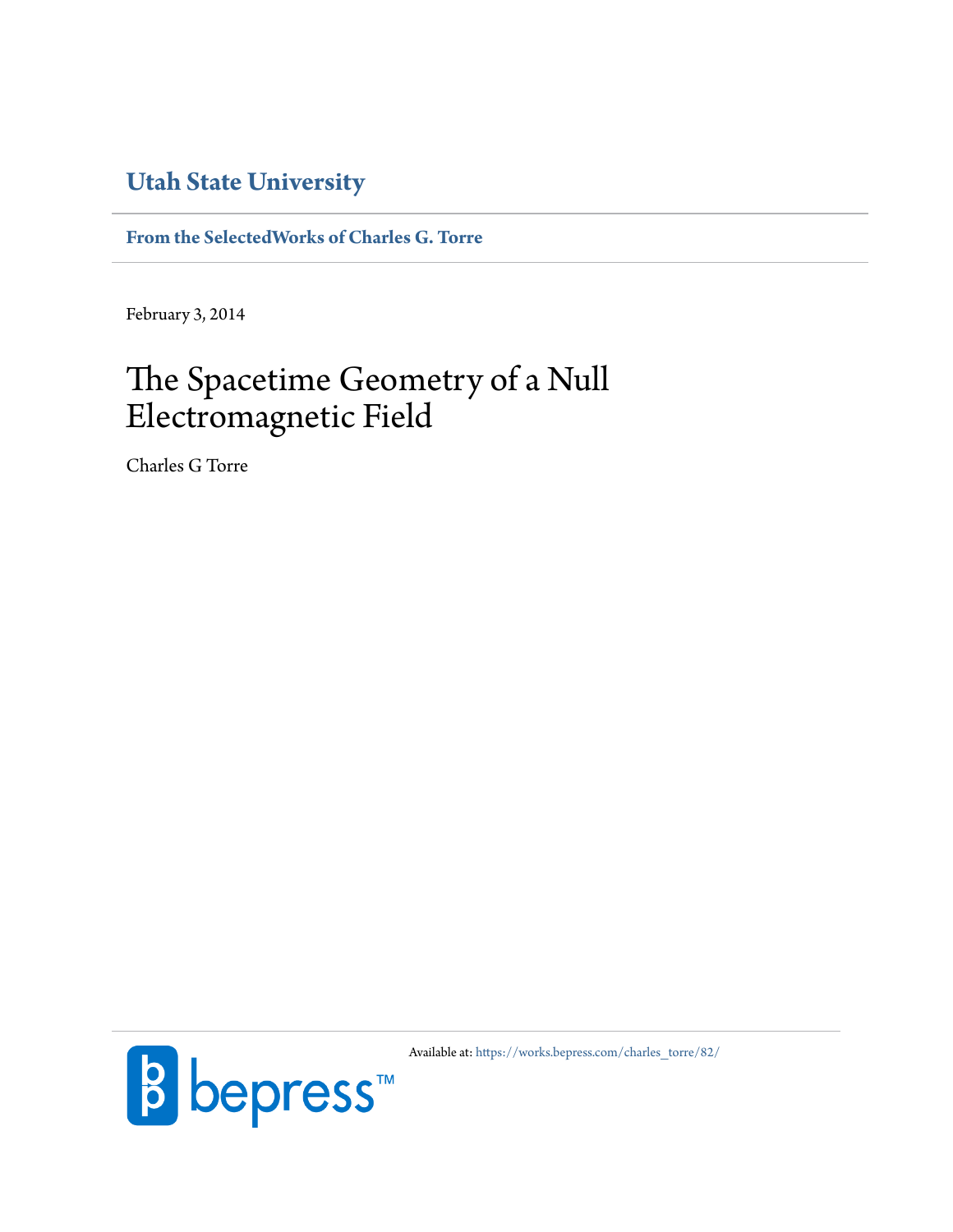# The Spacetime Geometry of a Null Electromagnetic Field

C. G. Torre

Department of Physics Utah State University Logan, UT, USA, 84322-4415

July 23, 2013

#### Abstract

We give a set of local geometric conditions on a spacetime metric which are necessary and sufficient for it to be a null electrovacuum, that is, the metric is part of a solution to the Einstein-Maxwell equations with a null electromagnetic field. These conditions are restrictions on a null congruence canonically constructed from the spacetime metric, and can involve up to five derivatives of the metric. The null electrovacuum conditions are counterparts of the Rainich conditions, which geometrically characterize non-null electrovacua. Given a spacetime satisfying the conditions for a null electrovacuum, a straightforward procedure builds the null electromagnetic field from the metric. Null electrovacuum geometry is illustrated using some pure radiation spacetimes taken from the literature.

## 1 Introduction

The purpose of this paper is to obtain local, geometric conditions on a spacetime metric which are necessary and sufficient for the existence of a local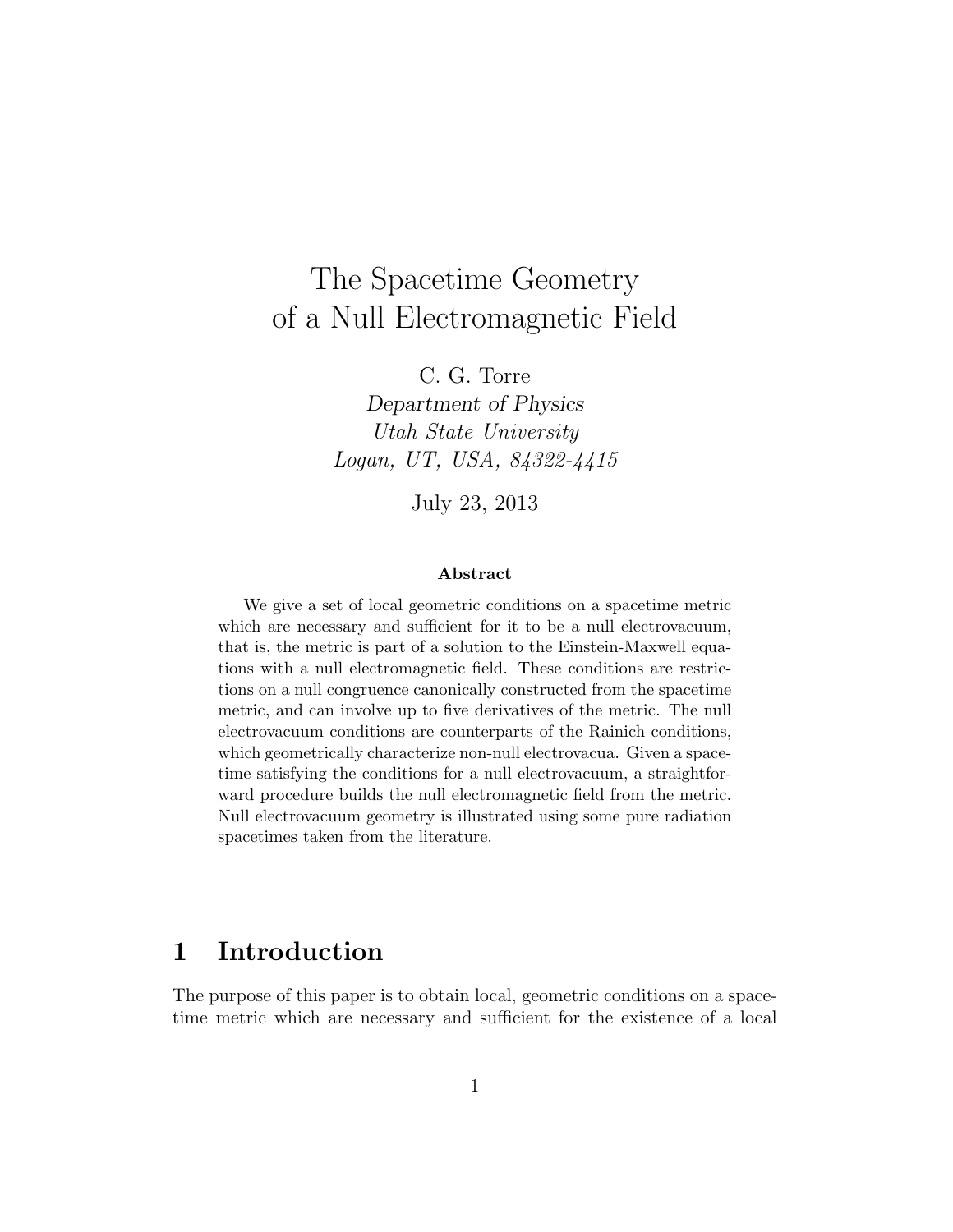solution of the Einstein-Maxwell equations with everywhere null electromagnetic field. The conditions we shall derive are counterparts of the Rainich conditions, which geometrically characterize spacetimes featuring in non-null solutions to the Einstein-Maxwell equations. The following introduction gives the origins of this problem and summarizes the solution we have obtained.

Let  $(M, g)$  be a spacetime of signature  $(-+++)$ , let  $\nabla$  be the torsion-free derivative compatible with g, let  $R_{ab}$  and R be the Ricci tensor and Ricci scalar of g, and let F be a 2-form on  $M$ . The Einstein-Maxwell equations (with vanishing electromagnetic sources) are

$$
R_{ab} - \frac{1}{2} R g_{ab} = F_{ac} F_b{}^c - \frac{1}{4} g_{ab} F_{cd} F^{cd}, \qquad (1.1)
$$

$$
\nabla^a F_{ab} = 0 = \nabla_{[a} F_{bc]}.
$$
\n(1.2)

Given a solution  $(g, F)$  to these equations, the underlying spacetime will be called an *electrovacuum* spacetime. If the electromagnetic field  $F$  satisfies

$$
F_{ab}F^{ab} = 0 = \epsilon^{abcd}F_{ab}F_{cd} \tag{1.3}
$$

at a point we say the electromagnetic field is *null* at that point. Here  $\epsilon_{abcd}$  is the volume form determined by the metric. If a solution  $(g, F)$  to  $(1.1), (1.2)$ satisfies  $(1.3)$  everywhere we will say the spacetime is a *null electrovacuum*. If the electromagnetic field nowhere satisfies (1.3) we will say the spacetime is a non-null electrovacuum.

Long ago, Rainich showed that non-null electromagnetic fields can be determined purely in terms of the spacetime metric. In particular, the following conditions on a metric  $q$  are necessary and sufficient for the existence of a local solution of the Einstein-Maxwell equations with non-null electromagnetic field  $[1, 2]$ :

$$
R = 0, \quad R_a^b R_b^c - \frac{1}{4} \delta_a^c R_{mn} R^{mn} = 0, \quad R_{ab} t^a t^b > 0,
$$
 (1.4)

$$
\nabla_{[a}\left(\epsilon_{b]cde}\frac{R_m^c \nabla^d R^{me}}{R_{ij}R^{ij}}\right) = 0.
$$
\n(1.5)

Here  $t^a$  is any timelike vector field. The *algebraic Rainich conditions*  $(1.4)$ are necessary and sufficient for the existence of a 2-form  $F$  which satisfies the Einstein equations  $(1.1)$ . The *differential Rainich condition*  $(1.5)$ , which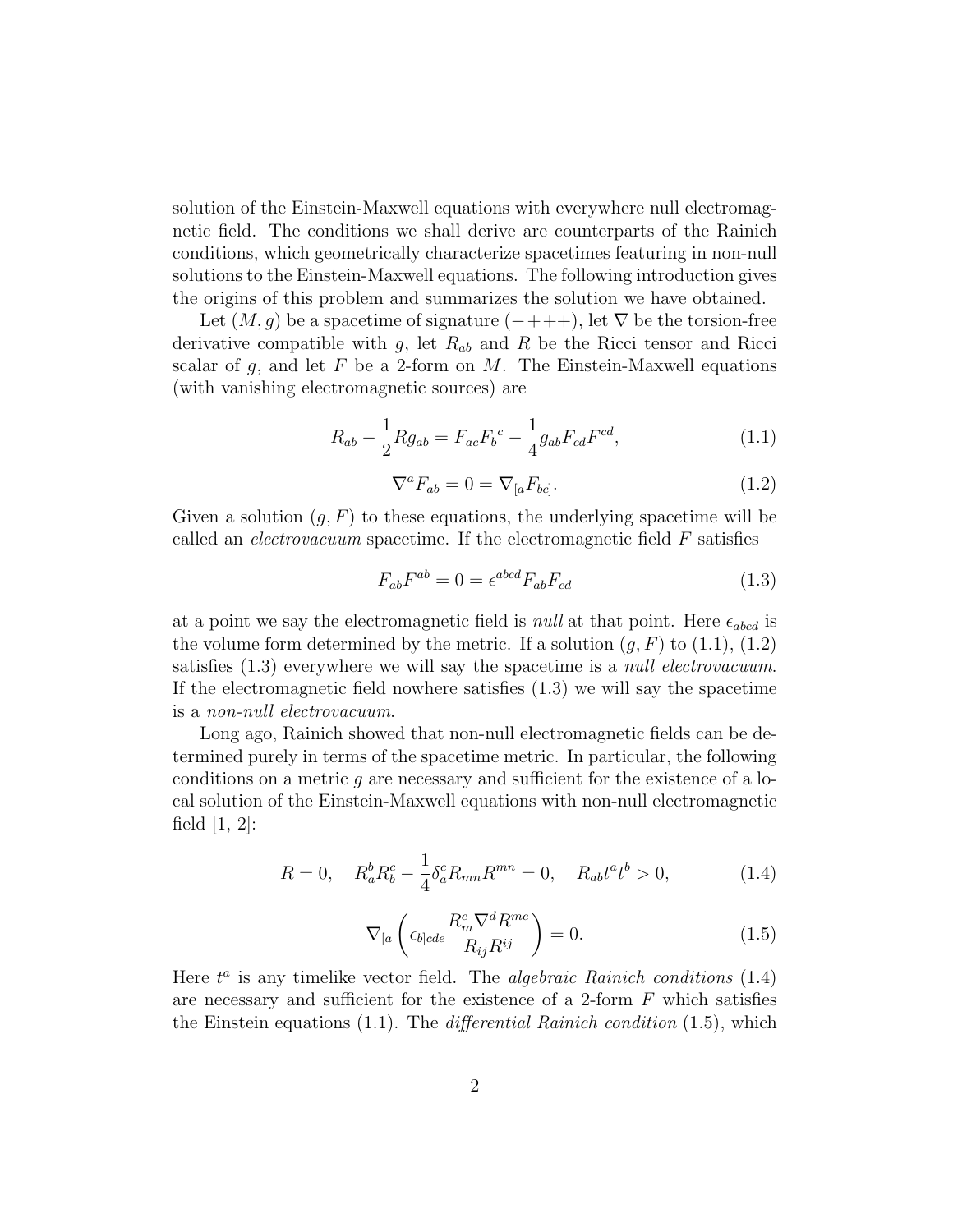contains as many as four derivatives of the spacetime metric, is necessary and sufficient for such a 2-form to also solve the Maxwell equations (1.2).

The proof that the Rainich conditions are necessary and sufficient for the existence of a solution to the Einstein-Maxwell equations is constructive: there is a straightforward procedure which starts from a metric g satisfying  $(1.4)$ ,  $(1.5)$  and constructs a 2-form F such that  $(q, F)$  solve  $(1.1)$ ,  $(1.2)$ . In fact, associated to any metric satisfying the Rainich conditions there is a 1-parameter family of electromagnetic fields. This is because of the *duality* symmetry admitted by the Einstein-Maxwell equations. If  $(g, F)$  is a solution to the Einstein-Maxwell equations, then  $(g, F(\theta))$  solves the Einstein-Maxwell equations, where

$$
F(\theta) = \cos(\theta)F - \sin(\theta)^*F, \quad \theta \in \mathbf{R}.\tag{1.6}
$$

Here  $\star$  denotes the Hodge dual,

$$
{}^{\star}F_{ab} = \frac{1}{2} \epsilon_{ab}{}^{cd} F_{cd}.
$$
 (1.7)

Thus solutions to the Einstein-Maxwell equations with non-null electromagnetic field can be characterized in terms of "Rainich geometry", which is defined by a set of local geometric conditions generalizing the local condition  $R_{ab} = 0$  for vacuum spacetimes. Moreover, the Rainich conditions and the procedure for building the electromagnetic 2-form from a metric satisfying the Rainich conditions define an algorithm for solving the Einstein-Maxwell equations from a given input metric. This algorithm is amenable to computer automation. For example, it is implemented via the commands RainichConditions and RainichElectromagneticField in the Maple package DifferentialGeometry [3].

Evidently, the differential Rainich condition (1.5) is not defined at points where  $R_{ab}R^{ab} = 0$ . This occurs precisely at points where the electromagnetic field is null. Rainich geometry only describes non-null electrovacua. The algebraic Rainich conditions (1.4) are still valid in the null case, it is only the differential Rainich condition (1.5) which fails. Geroch [4] has extended the Rainich theory to allow for electromagnetic fields which may be null and given a prescription for determining whether a given spacetime geometry arises from a solution of the Einstein-Maxwell equations. Geroch's analysis thus completes a "geometrization" of the electromagnetic field, insofar as it is possible. However, Geroch's analysis does not lead to a description of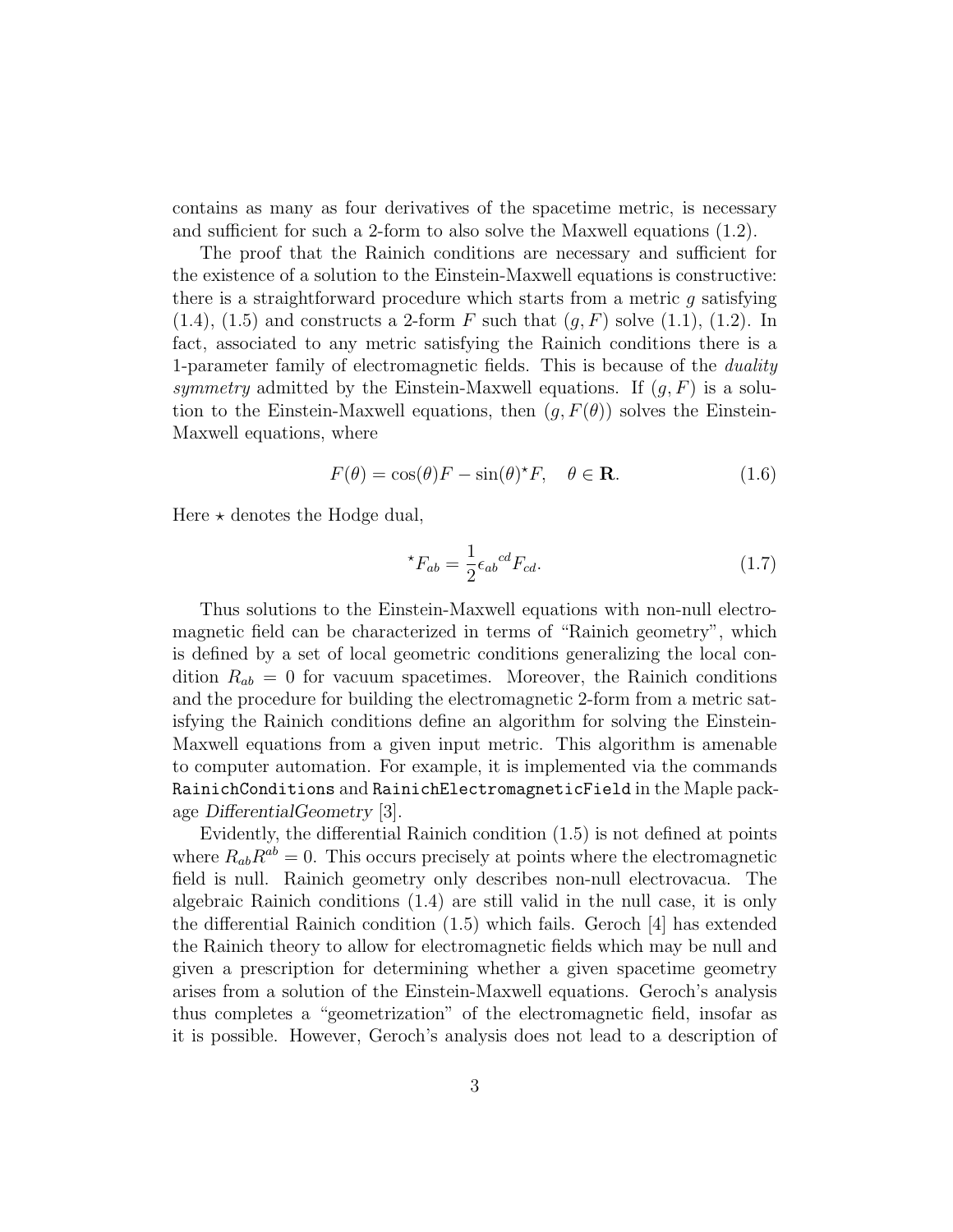null electrovacua comparable to that of Rainich geometry for the non-null electrovacua. In particular, the analysis does not provide a set of local, geometric conditions on a metric which are necessary and sufficient for the spacetime to be a null electrovacuum.

In this paper we provide local, geometric conditions on a metric which are necessary and sufficient for it to be a null electrovacuum. Like the Rainich geometry description of non-null electrovacua, the geometric characterization of null electrovacua we obtain here is sufficiently straightforward to lead to a simple algorithm for solving the null Einstein-Maxwell equations starting from a given metric.

It has been known for a long time that null electromagnetic fields determine a shear-free, null, geodesic congruence [5, 6]. For this reason our analysis and results are framed within the Newman-Penrose formalism, which is especially well-suited to such situations. In the next section we set up the Einstein-Maxwell equations for a null electromagnetic field in the Newman-Penrose formalism. For the most part, this is a review of the results of Ludwig [7], who has provided the foundation for this investigation. In terms of the preferred congruence mentioned above, the Einstein-Maxwell equations reduce to 3 linear inhomogeneous PDEs for one function. The integrability conditions for these PDEs are computed and characterized in §3 and §4; these integrability conditions represent the principal contribution of this paper. The integrability conditions are geometric restrictions on the shear-free, geodesic, null congruence and hence they are geometric restrictions on the spacetime. They provide the local, geometric conditions for null electrovacua which replace the differential Rainich conditions (1.5).

In the generic case where the shear-free, null, geodesic congruence is twisting, there are two (rather complicated) integrability conditions involving as many as five derivatives of the spacetime metric. Spacetimes satisfying these conditions determine the electromagnetic field up to a duality transformation (1.6). In the special case where the congruence is twist-free, the two integrability conditions reduce to a single condition depending on as many as four derivatives of the metric and the resulting electromagnetic field depends upon an arbitrary function of one variable.<sup>1</sup> In  $\S5$  we illustrate our results using various pure radiation spacetimes taken from the literature. In §6 we summarize the main results by giving a simple algorithm which takes as input

<sup>1</sup>The change in the degree of uniqueness of the electromagnetic field going from the twisting case to the twist-free case was already recognized by Geroch and Ludwig.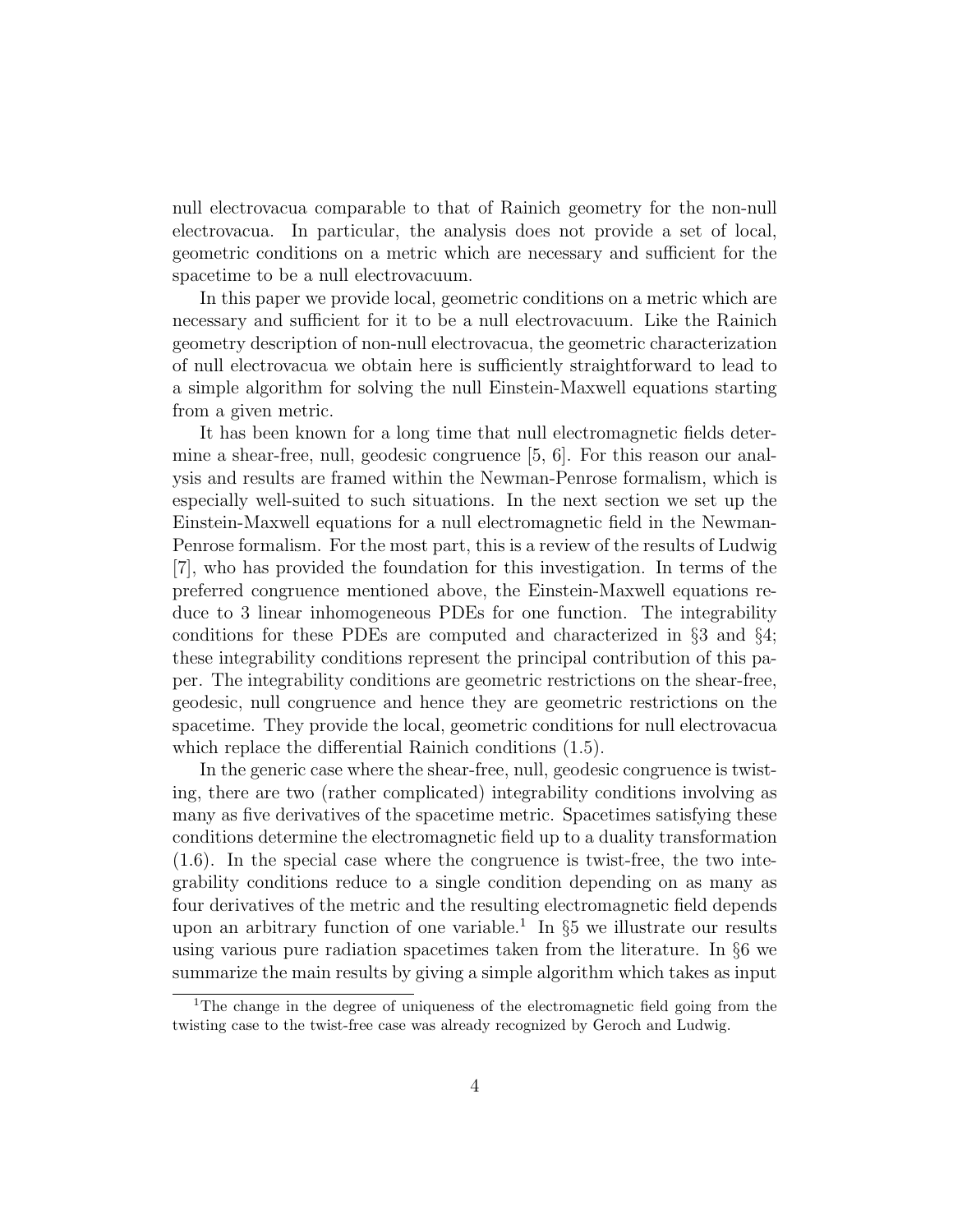a spacetime metric and determines whether it defines a null electrovacuum and, when it does, builds the null electromagnetic field.

An Appendix provides some technical details of the analysis. All functions considered in this paper are assumed to be  $C^{\infty}$ . Maple worksheets which document much of this paper, provide additional examples, and provide code for performing various calculations can be found at

http://digitalcommons.usu.edu/dg applications. In particular, see the worksheets titled Rainich-type Conditions for Null Electrovacua.

## 2 The Einstein-Maxwell equations in the null case

We consider the Einstein-Maxwell equations  $(1.1)$ ,  $(1.2)$  along with the assumption that the electromagnetic field is everywhere null, (1.3). We first review some well-known algebraic results. See,  $e,q, [2]$ . The Einstein equations (1.1) and the condition (1.3) imply that the Ricci tensor is null and positive, in the sense that

$$
R_a^a = 0, \quad R_{ab}R^{bc} = 0, \quad R_{ab}t^at^b > 0,
$$
\n(2.1)

where  $t$  is any time-like vector field. This is equivalent to the statement that the spacetime is a "pure radiation" solution of the Einstein equations. In particular, there exists a null vector field  $k^a$ ,  $g_{ab}k^a k^b = 0$ , such that

$$
R_{ab} = \frac{1}{4}k_a k_b. \tag{2.2}
$$

The coefficient of  $\frac{1}{4}$  in (2.2) is only for later convenience. Other normalizations could be used, although some subsequent formulas would take a different form from what we present. Notice that  $k$  satisfies  $(2.2)$  if and only if  $-k$  satisfies (2.2). The integral curves of the vector field k determine a null congruence and it is really this congruence which is uniquely determined by the null Ricci tensor. The contracted Bianchi identity implies that this congruence is composed of geodesics.

Thus, associated to every solution of the Einstein equations with null electromagnetic field is a null geodesic congruence  $\mathcal C$  whose tangent vector field defines the null Ricci (or Einstein) tensor. Conversely, given a metric with a null Ricci tensor,  $(2.2)$ , there exists a family of null 2-forms whose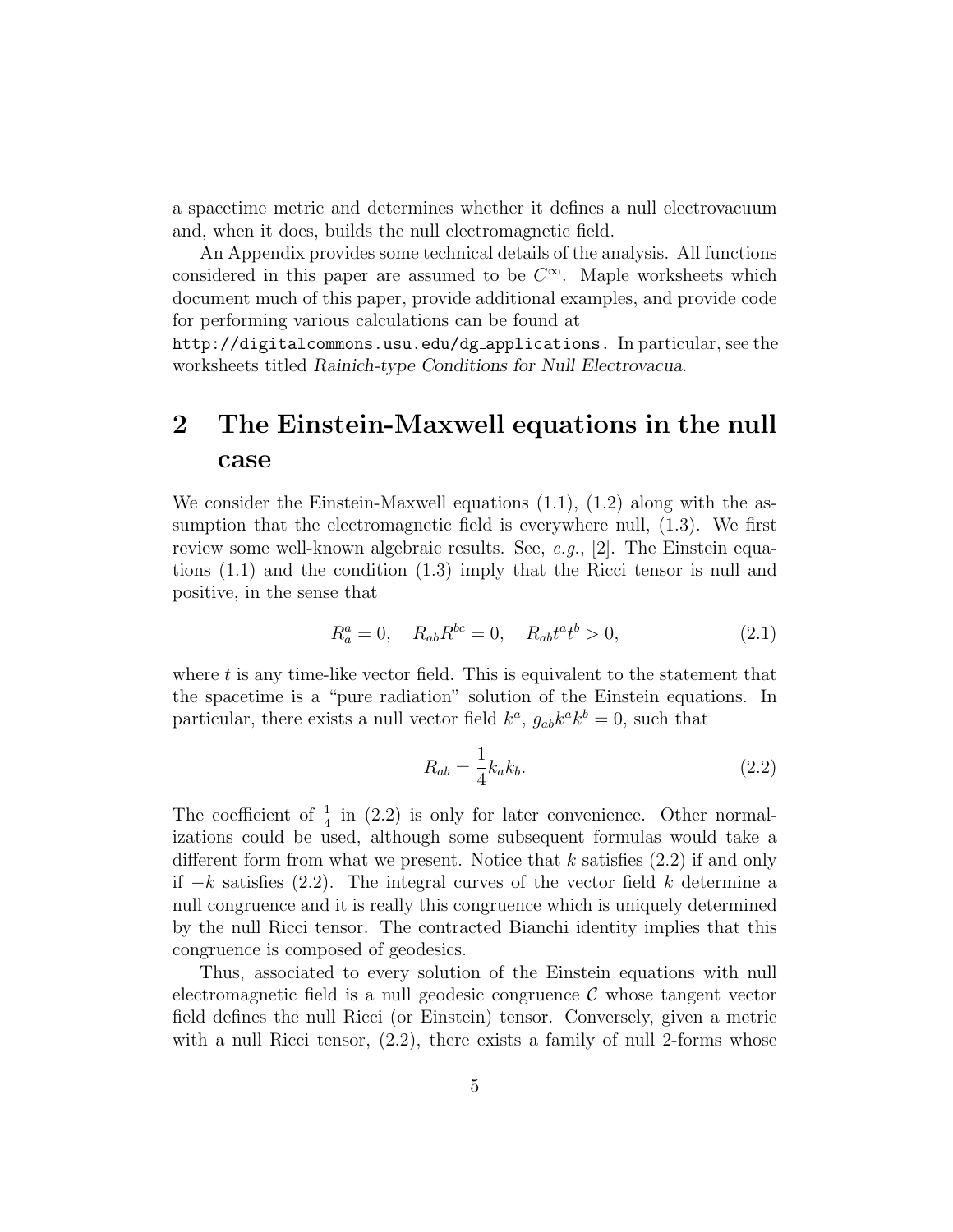electromagnetic energy-momentum satisfies the Einstein equations. To see this, fix any spacelike unit vector field  $s^a$  orthogonal to  $k^a$ ,

$$
g_{ab}s^a s^b = 1, \quad g_{ab}s^a k^b = 0.
$$
 (2.3)

Define

$$
f_{ab} = k_{[a}s_{b]},\tag{2.4}
$$

which is easily checked to be a null 2-form. It follows that

$$
f_{ac}f_b{}^c - \frac{1}{4}g_{ab}f_{cd}f^{cd} = \frac{1}{4}k_a k_b.
$$
 (2.5)

Thus the condition  $(2.1)$ , equivalently  $(2.2)$ , is equivalent to solving Einstein's equation (1.1) with a null 2-form field.

Of course the spacelike vector field  $s^a$  – and hence  $f_{ab}$  – is far from unique. The most general null 2-form whose energy-momentum tensor equals the Einstein tensor is of the form [2]

$$
F_{ab} = \cos(\phi) f_{ab} - \sin(\phi)^* f_{ab}, \qquad (2.6)
$$

where  $\phi: M \to \mathbf{R}$  is any function. This local duality transformation represents the freedom in picking the vector field  $s^a$  in  $(2.4)$ .

To summarize: a null electrovacuum has a null Ricci tensor, which determines a null geodesic congruence  $\mathcal C$  from which we can build the solution space (2.6) of the Einstein equations (1.1).

We now wish to impose the Maxwell equations (1.2) on the family of 2 forms (2.6). To this end it is advantageous to employ the Newman-Penrose formalism [8, 9], which is defined by a choice of null tetrad. Given the preferred congruence  $\mathcal C$  with tangent field k, we define a null tetrad *adapted* to  $k$  to be any extension of  $k$  into a null tetrad. This will be any choice of null vector fields  $(l, m, \overline{m})$  such that the tetrad  $(k, l, m, \overline{m})$  satisfies

$$
g_{ab}k^a l^b = -1, \quad g_{ab}m^a \overline{m}^b = 1,
$$
\n(2.7)

with all other scalar products vanishing. Here k and l are real and  $\overline{m}$  is the complex conjugate of  $m$ . Our analysis will employ the Newman-Penrose formalism associated to any adapted tetrad. Our results will be independent of the choice of adapted tetrad and will be determined solely by the spacetime geometry.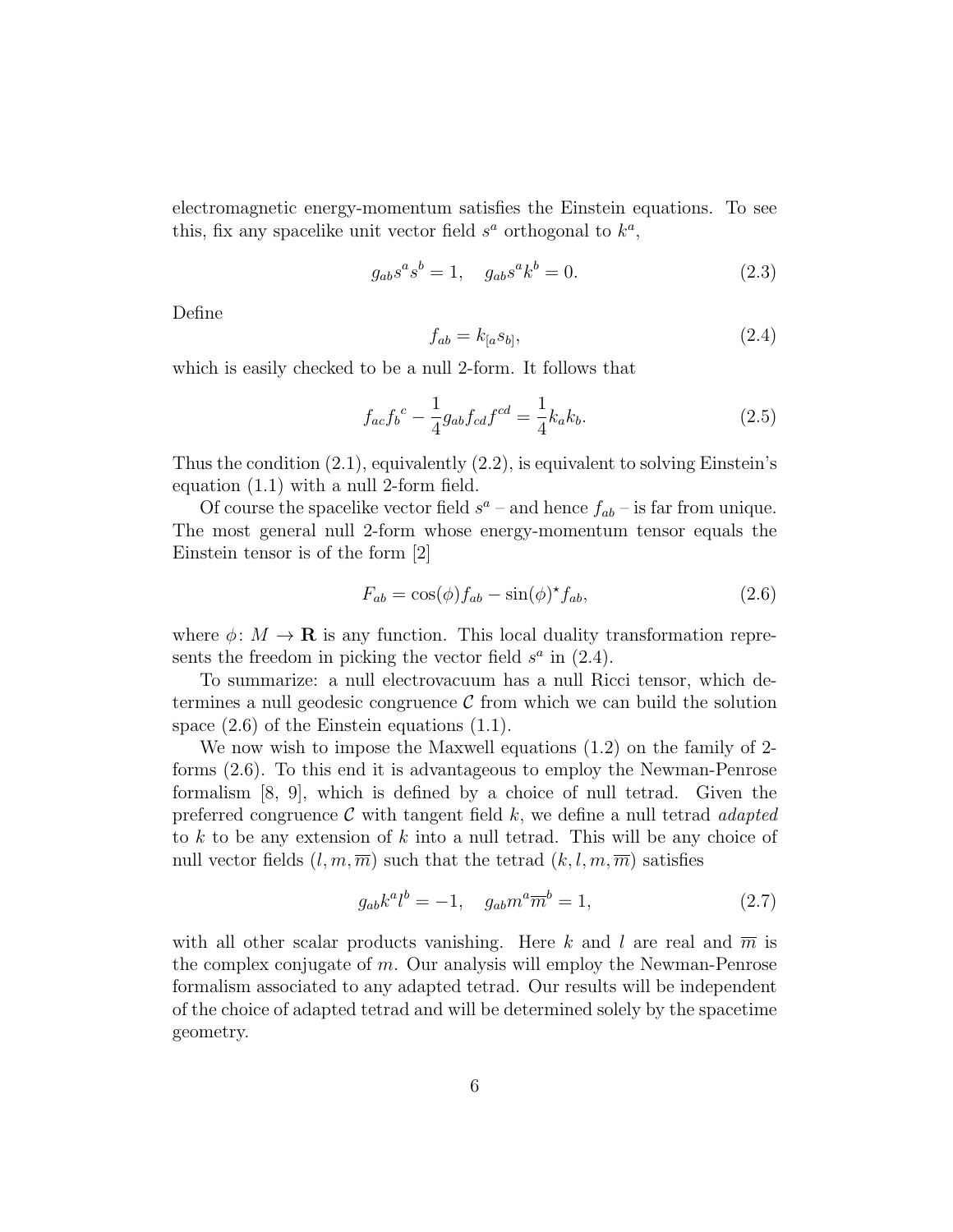We fix an adapted tetrad and define

$$
s^{a} = \frac{1}{\sqrt{2}}(m^{a} + \overline{m}^{a}).
$$
\n(2.8)

We substitute (2.6) into the Maxwell equations (1.2) and take components of the resulting equations with respect to the adapted tetrad. We then express everything in terms of the Newman-Penrose spin coefficients, as defined in [8, 9], and directional derivatives, defined by

$$
D = k^{a} \nabla_{a}, \quad \Delta = l^{a} \nabla_{a}, \quad \delta = m^{a} \nabla_{a}, \quad \overline{\delta} = \overline{m}^{a} \nabla_{a}. \tag{2.9}
$$

The resulting equations are [7]:

$$
\kappa = 0 = \sigma \tag{2.10}
$$

$$
\frac{1}{i}D\phi - 2\epsilon + \rho = 0, \quad \frac{1}{i}\delta\phi + \tau - 2\beta = 0, \quad i\overline{\delta}\phi + \overline{\tau} - 2\overline{\beta} = 0. \tag{2.11}
$$

Thus a null electrovacuum determines a shear-free ( $\sigma = 0$ ), geodesic ( $\kappa = 0$ ), null congruence and, given an adapted tetrad, a function  $\phi$  satisfying 3 linear, inhomogeneous PDEs.

#### Remarks:

- Another way to obtain  $(2.10)$  and  $(2.11)$  is to start with the Newman-Penrose form of the Maxwell equations (see [8, 9]). In an adapted tetrad, the definitions (2.4) and (2.6) imply the electromagnetic scalars satisfy  $\Phi_0 = \Phi_1 = 0, \ \Phi_2 = \frac{1}{4}$  $\frac{1}{4}e^{i\phi}$ . The Maxwell equations immediately reduce to (2.10) and (2.11).
- From the contracted Bianchi identity and the normalization (2.2) it follows that the parametrization of the geodesics defined by  $k$  is such that in an adapted tetrad we have

$$
\Re(\rho) = 2\Re(\epsilon). \tag{2.12}
$$

This is the real part of the first equation in  $(2.11)$ , so  $(2.11)$  represents 3 real PDEs for  $\phi$ . Notice that the geodesics determined by k are affinely parametrized only if the divergence of  $k$  vanishes, that is,  $\Re(\rho) = 2\Re(\epsilon) = 0.$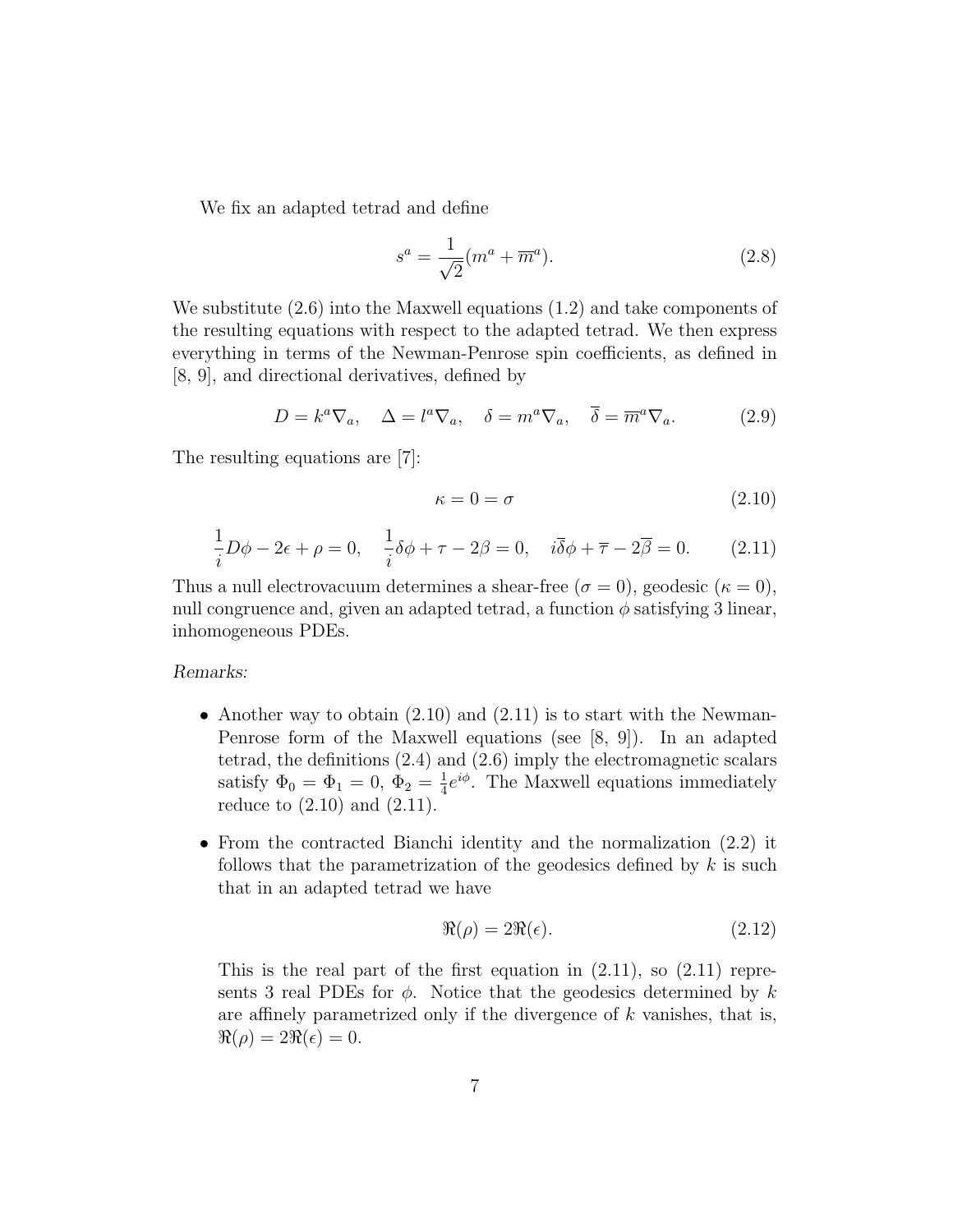- From  $(2.10)$ ,  $(2.2)$ , and the Goldberg-Sachs theorem [9], all null electrovacua are algebraically special with k being a repeated principal null direction.
- Using the adapted null tetrad, the Newman-Penrose curvature scalars satisfy:

$$
\Psi_0 = \Psi_1 = \Phi_{00} = \Phi_{01} = \Phi_{10} = \Phi_{02} = \Phi_{20} = \Phi_{11} = \Phi_{12} = \Phi_{21} = \Lambda = 0.
$$
\n(2.13)

The Maxwell equations for null electromagnetic fields, (2.10) and (2.11), are constructed from a tetrad adapted to k. However these equations do not depend in any essential way upon the choice of  $k$  or tetrad adapted to  $k$ . To see this we proceed as follows. First, in general any two null tetrads differ by a transformation from the group of "local Lorentz transformations", which is the group of mappings from  $M$  into the Lorentz group. Any two tetrads adapted to  $k$  will then be related by a local Lorentz transformation which fixes k. Any such transformation is a composition of 2 types of local Lorentz transformations: a local spatial rotation and a local null rotation about k. These transformations are given, respectively, by

$$
(k, l, m, \overline{m}) \longrightarrow (k, l, e^{2i\theta}m, e^{-2i\theta}\overline{m}), \tag{2.14}
$$

$$
(k, l, m, \overline{m}) \longrightarrow (k, l + cm + \overline{c}\,\overline{m} + |c|^2 k, m + \overline{c}k, \overline{m} + ck),
$$
 (2.15)

where  $\theta: M \to \mathbf{R}$  and  $c: M \to \mathbf{C}$ . These changes of tetrad induce wellknown transformation laws for the Newman-Penrose spin coefficients; see e.g., [8]. From these transformation laws it follows that  $(2.10)$  and  $(2.12)$ are preserved under a change of adapted tetrad. Moreover, if  $\phi$  solves (2.11) for one choice of adapted tetrad, then under a change of tetrad, as described above,  $\phi - 2\theta$  satisfies (2.11) for the transformed tetrad [7]. In this sense the group of local Lorentz transformations mapping one adapted tetrad to another is a symmetry group for the Maxwell equations for null fields, and equations  $(2.10)$ ,  $(2.11)$  are independent of the choice of tetrad adapted to k.

Finally, it is straightforward to verify that the transformation

$$
k \to -k, \quad l \to -l \tag{2.16}
$$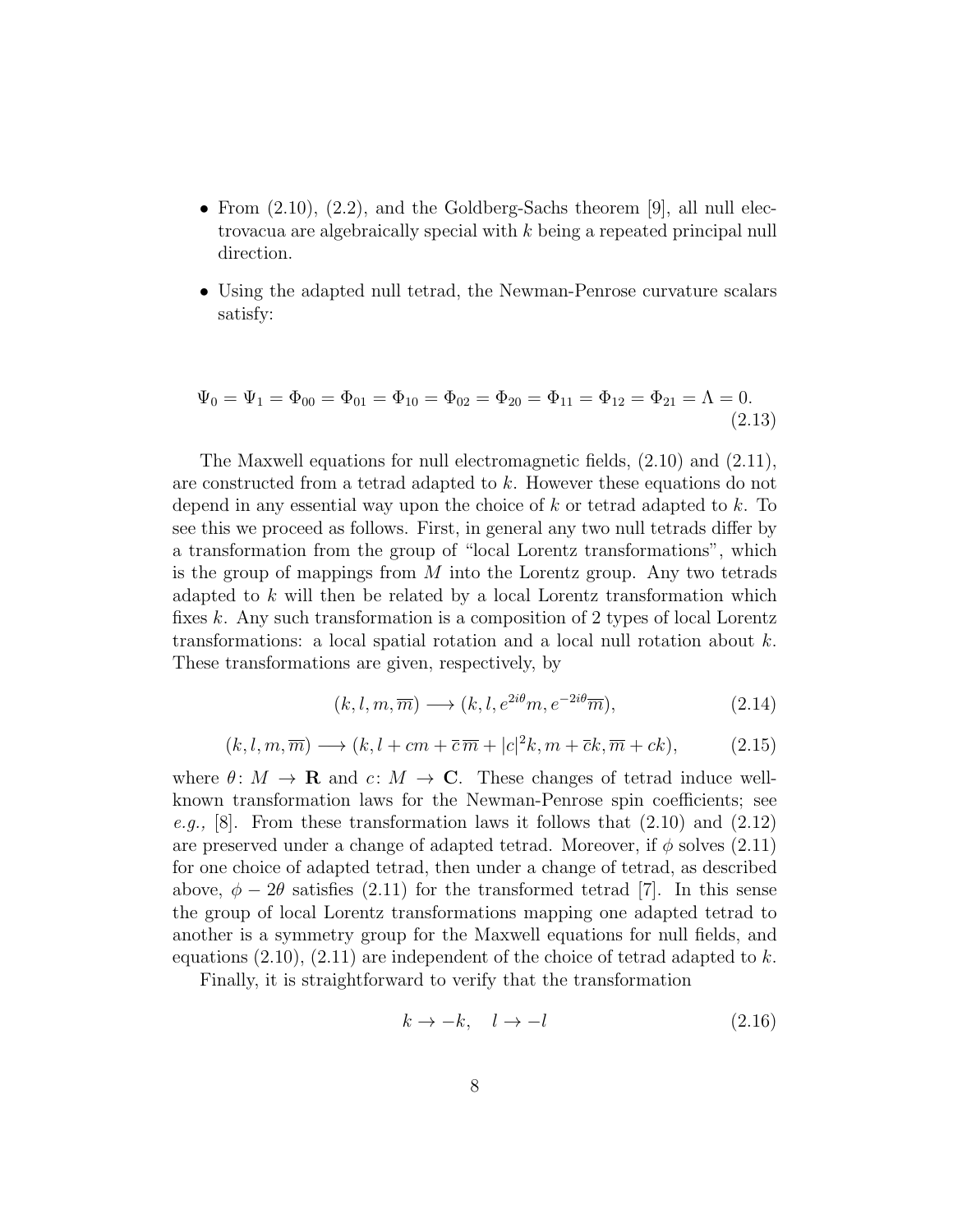is also a symmetry of the equations  $(2.10)$ ,  $(2.11)$ , and  $(2.12)$ . More precisely, these equations transform homogeneously at most. Therefore, if any equation from  $(2.10)$ ,  $(2.11)$ , and  $(2.12)$  is satisfied it will still be satisfied after making the redefinition (2.16). This transformation is relevant since the spacetime geometry only determines the vector field  $k$  up to a sign via  $(2.2)$ . This symmetry and the local Lorentz symmetry described above guarantee that the equations  $(2.10)$ ,  $(2.11)$ , and  $(2.12)$  are geometrically defined by the spacetime metric only. We will have more to say on this point in §4.

## 3 Integrability Conditions

Let us summarize the situation so far. Let  $g$  define a null electrovacuum. It follows that the Ricci tensor of g is null. The null Ricci tensor determines a null congruence in spacetime which must be geodesic and shear-free. In terms of this congruence the Einstein-Maxwell equations reduce to 3 linear, inhomogeneous PDEs  $(2.11)$  for a function  $\phi$ . We now compute the integrability conditions for these PDEs. These conditions, which are additional geometric conditions on the congruence, will lead to the null electrovacuum counterpart of the differential Rainich condition (1.5) for non-null electrovacua.

The nature of the integrability conditions for (2.11) depends upon whether the distribution D, defined as the span of  $(k, m, \overline{m})$  at each point of M, is integrable, that is, whether  $[\mathcal{D}, \mathcal{D}] \subset \mathcal{D}$ . In terms of the Newman-Penrose formalism for any null tetrad  $(k, l, m, \overline{m})$  we have [8]:

$$
[m,k] = (\overline{\alpha} + \beta - \overline{\pi})k + \kappa l - (\overline{\rho} + \epsilon - \overline{\epsilon})m - \sigma \overline{m},
$$
  
\n
$$
[\overline{m},k] = (\alpha + \overline{\beta} - \pi)k + \overline{\kappa}l - \overline{\sigma}m - (\rho + \overline{\epsilon} - \epsilon)\overline{m},
$$
  
\n
$$
[\overline{m},m] = (\overline{\mu} - \mu)k + (\overline{\rho} - \rho)l + (\alpha - \overline{\beta})m - (\overline{\alpha} - \beta)\overline{m},
$$
  
\n
$$
[m,l] = -\overline{\nu}k + (\tau - \overline{\alpha} - \beta)l + (\mu - \gamma + \overline{\gamma})m + \overline{\lambda}\overline{m}
$$
  
\n
$$
[\overline{m},l] = -\nu k + (\overline{\tau} - \alpha - \overline{\beta})l + \lambda m + (\overline{\mu} - \overline{\gamma} + \gamma)\overline{m}
$$
  
\n
$$
[k,l] = -(\gamma + \overline{\gamma})k - (\epsilon + \overline{\epsilon})l + (\overline{\tau} + \pi)m + (\tau + \overline{\pi})\overline{m}.
$$
\n(3.1)

Evidently, given  $\kappa = 0$ ,  $\mathcal{D}$  is integrable if and only if the rotation – or "twist" – scalar  $\omega$  vanishes, where

$$
\omega = -\Im(\rho). \tag{3.2}
$$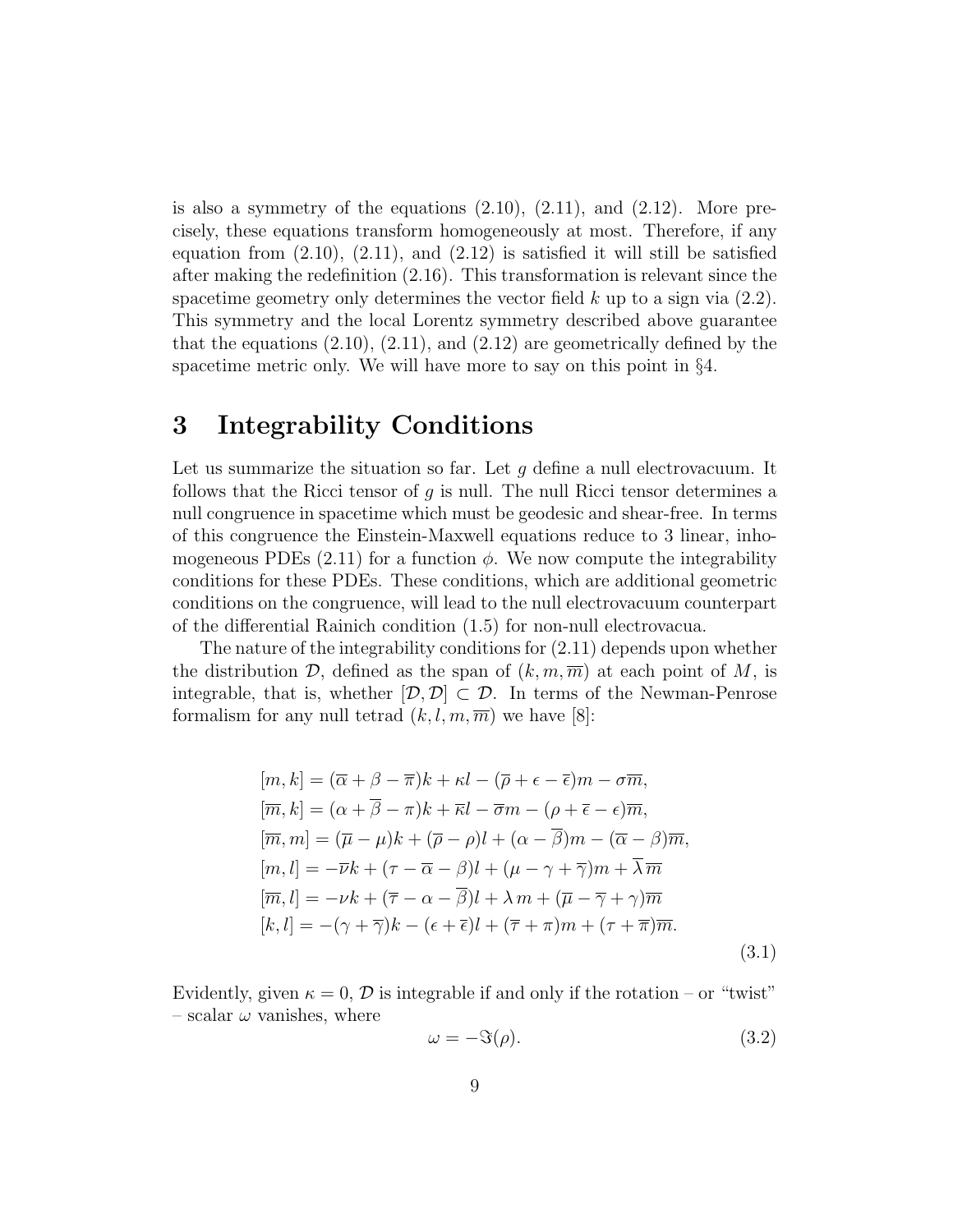The distribution  $\mathcal D$  and its integrability is a property of the null geodesic congruence  $\mathcal C$  and is independent of the choice of k or tetrad adapted to it.

In what follows we will also need the dual basis to the null tetrad and its structure equations. We denote the basis of 1-forms dual to  $e_{\alpha} = (k, l, m, \overline{m})$ by  $\Omega^{\alpha} = (\Omega_k, \Omega_l, \Omega_m, \Omega_{\overline{m}})$ . The dual basis satisfies

$$
\Omega^{\alpha}(e_{\beta}) = \delta^{\alpha}_{\beta} \tag{3.3}
$$

and

$$
d\Omega_k = (\gamma + \overline{\gamma})\Omega_k \wedge \Omega_l + (\overline{\alpha} + \beta - \overline{\pi})\Omega_k \wedge \Omega_m + (\alpha + \overline{\beta} - \pi)\Omega_k \wedge \Omega_{\overline{m}} - \overline{\nu}\Omega_l \wedge \Omega_{\overline{m}} - (\mu - \overline{\mu})\Omega_m \wedge \Omega_{\overline{m}}
$$
(3.4)

$$
d\Omega_l = (\epsilon + \bar{\epsilon})\Omega_k \wedge \Omega_l + \kappa \Omega_k \wedge \Omega_m + \bar{\kappa}\Omega_k \wedge \Omega_{\overline{m}} + (\tau - \bar{\alpha} - \beta)\Omega_l \wedge \Omega_m + (\bar{\tau} - \alpha - \bar{\beta})\Omega_l \wedge \Omega_{\overline{m}} - (\rho - \bar{\rho})\Omega_m \wedge \Omega_{\overline{m}} \qquad (3.5)
$$

$$
d\Omega_m = (\overline{\tau} + \pi)\Omega_l \wedge \Omega_k + (\overline{\epsilon} - \epsilon - \overline{\rho})\Omega_k \wedge \Omega_m + (\mu - \gamma + \overline{\gamma})\Omega_l \wedge \Omega_m
$$

$$
+ (\alpha - \overline{\beta})\Omega_m \wedge \Omega_{\overline{m}} - \overline{\sigma}\Omega_k \wedge \Omega_{\overline{m}} + \lambda \Omega_l \wedge \Omega_{\overline{m}}
$$
(3.6)

$$
d\Omega_{\overline{m}} = (\tau + \overline{\pi})\Omega_l \wedge \Omega_k + (\epsilon - \overline{\epsilon} - \rho)\Omega_k \wedge \Omega_{\overline{m}} + (\overline{\mu} - \overline{\gamma} + \gamma)\Omega_l \wedge \Omega_{\overline{m}} - (\overline{\alpha} - \beta)\Omega_m \wedge \Omega_{\overline{m}} - \sigma\Omega_k \wedge \Omega_m + \overline{\lambda}\Omega_l \wedge \Omega_m
$$
 (3.7)

#### **3.1** Twisting case,  $\omega \neq 0$

In this sub-section we assume that  $\omega \neq 0$  and that (2.10) and (2.12) hold. Thus the null congruence  $\mathcal C$  is twisting, shear-free, and geodesic. Consider the identity

$$
[\delta, \overline{\delta}]\phi - \delta(\overline{\delta}\phi) + \overline{\delta}(\delta\phi) = 0.
$$
 (3.8)

Using  $(3.1)$  to compute the bracket and using  $(2.11)$  to evaluate the various derivatives, we obtain an additional differential equation for  $\phi$ :

$$
\omega \Delta \phi + \frac{1}{2} (\mu - \overline{\mu})(\rho - 2\epsilon) + \Re \left[ (\overline{\delta} + \overline{\beta} - \alpha)(\tau - 2\beta) \right] = 0. \tag{3.9}
$$

Thus the equations determining  $\phi$  are (2.11) and their consequence (3.9). These equations can be written in terms of differential forms as

$$
d\phi = A,\tag{3.10}
$$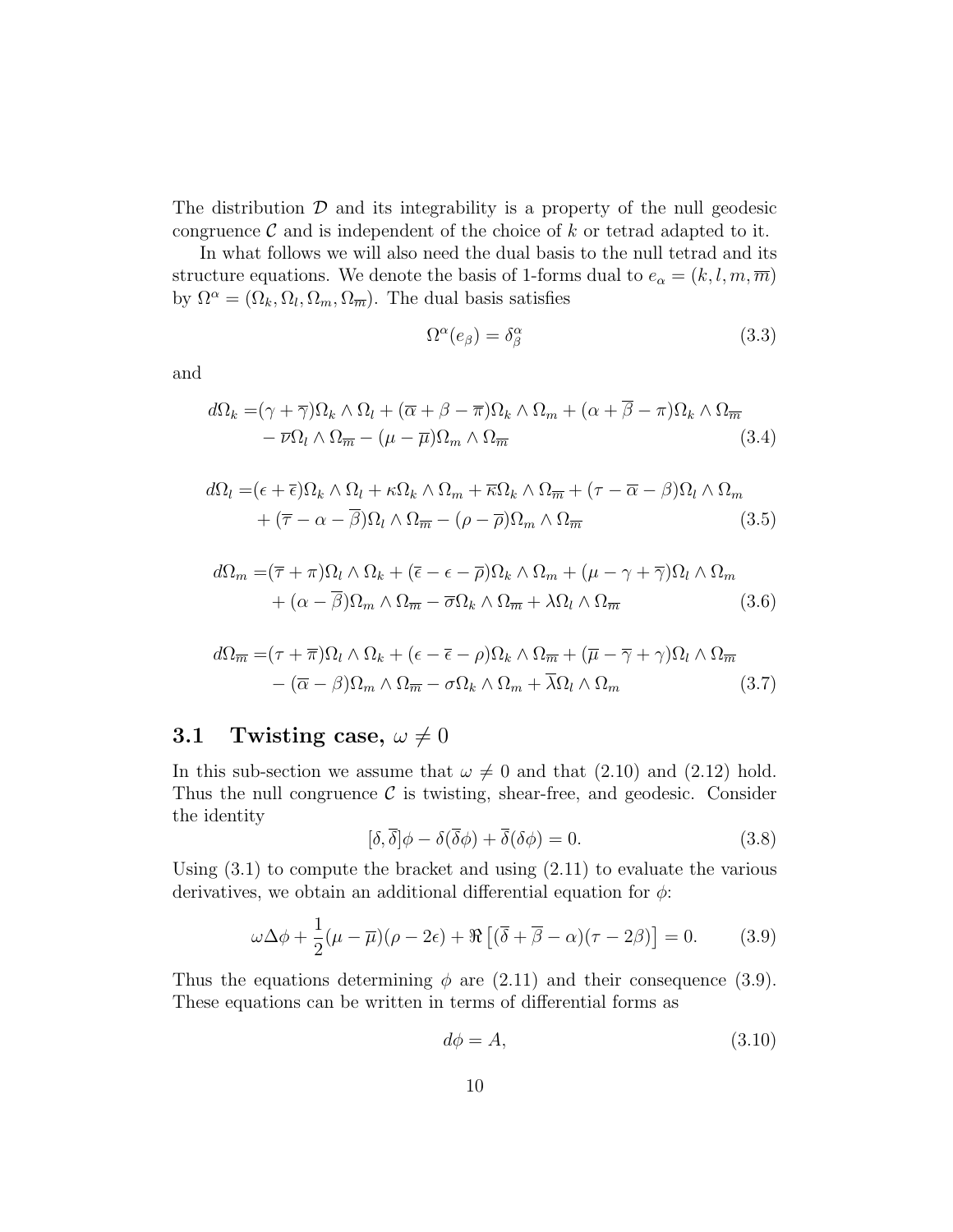where  $A$  is a (real) 1-form given by

$$
A = i(2\epsilon - \rho)\Omega_k - \frac{1}{\omega} \left\{ \frac{1}{2}(\mu - \overline{\mu})(\rho - 2\epsilon) + \Re \left[ (\overline{\delta} + \overline{\beta} - \alpha)(\tau - 2\beta) \right] \right\} \Omega_l + i(2\beta - \tau)\Omega_m - i(2\overline{\beta} - \overline{\tau})\Omega_{\overline{m}}.
$$
(3.11)

Therefore, according to the Poincaré lemma [10], local smooth solutions  $\phi$ exist, unique up to addition of a constant, if and only if

$$
dA = 0.\t\t(3.12)
$$

This condition represents 6 equations which can be obtained by contraction with pairs of basis vectors. These equations are

$$
\mathcal{I}_1 = \mathcal{I}_2 = \mathcal{I}_3 = \mathcal{I}_4 = \mathcal{I}_5 = \mathcal{I}_6 = 0,
$$
\n(3.13)

where, using  $(3.4)$ – $(3.7)$ , we have

$$
\mathcal{I}_1 \equiv -\omega^2 dA(m, l)
$$
\n
$$
= \omega \delta \left\{ \Re \left[ \delta(\overline{\tau} - 2\overline{\beta}) \right] \right\} - \left[ \delta \omega + \omega(\tau - \overline{\alpha} - \beta) \right] \left[ \Re \left\{ (\overline{\delta} + \overline{\beta} - \alpha)(\tau - 2\beta) \right\} \right.
$$
\n
$$
+ i \Im(\mu)(\rho - 2\epsilon) + \frac{\omega}{2} \left\{ \overline{\beta} \delta(2\overline{\alpha} + \tau - 4\beta) + \beta \delta(2\alpha + \overline{\tau} - 4\overline{\beta}) + 2i \delta(\Im(\mu)(\rho - 2\epsilon)) \right.
$$
\n
$$
+ \tau \delta(\overline{\beta} - \alpha) + \overline{\tau} \delta(\beta - \overline{\alpha}) - \alpha \delta(\tau - 2\beta) - \overline{\alpha} \delta(\overline{\tau} - 2\overline{\beta}) \right\} - i\omega^2 \Delta(\tau - 2\beta)
$$
\n
$$
+ \omega^2 \left[ \overline{\nu}(\omega + 2\Im(\epsilon)) - (\tau - 2\beta)(2\Im(\gamma) + i\mu) + i\overline{\lambda}(\overline{\tau} - 2\overline{\beta}) \right], \tag{3.14}
$$

$$
\mathcal{I}_2 \equiv -\omega^2 dA(\overline{m}, l)
$$
  
\n
$$
= \omega \overline{\delta} \Big\{ \Re \Big[ \delta(\overline{\tau} - 2\overline{\beta}) \Big] \Big\} - \Big[ \overline{\delta} \omega + \omega(\overline{\tau} - \alpha - \overline{\beta}) \Big] \Big[ \Re \Big\{ (\overline{\delta} + \overline{\beta} - \alpha)(\tau - 2\beta) \Big\}
$$
  
\n
$$
- i \Im(\mu) (\overline{\rho} - 2\overline{\epsilon}) \Big] + \frac{\omega}{2} \Big\{ \beta \overline{\delta} (2\alpha + \overline{\tau} - 4\overline{\beta}) + \overline{\beta} \overline{\delta} (2\overline{\alpha} + \tau - 4\beta) - 2i \overline{\delta} (\Im(\mu) (\overline{\rho} - 2\overline{\epsilon}))
$$
  
\n
$$
+ \overline{\tau} \overline{\delta} (\beta - \overline{\alpha}) + \tau \overline{\delta} (\overline{\beta} - \alpha) - \overline{\alpha} \overline{\delta} (\overline{\tau} - 2\overline{\beta}) - \alpha \overline{\delta} (\tau - 2\beta) \Big\} + i \omega^2 \Delta (\overline{\tau} - 2\overline{\beta})
$$
  
\n
$$
+ \omega^2 \Big[ \nu (\omega + 2 \Im(\epsilon)) - (\overline{\tau} - 2\overline{\beta}) (2 \Im(\gamma) - i\overline{\mu}) - i \lambda (\tau - 2\beta) \Big], \qquad (3.15)
$$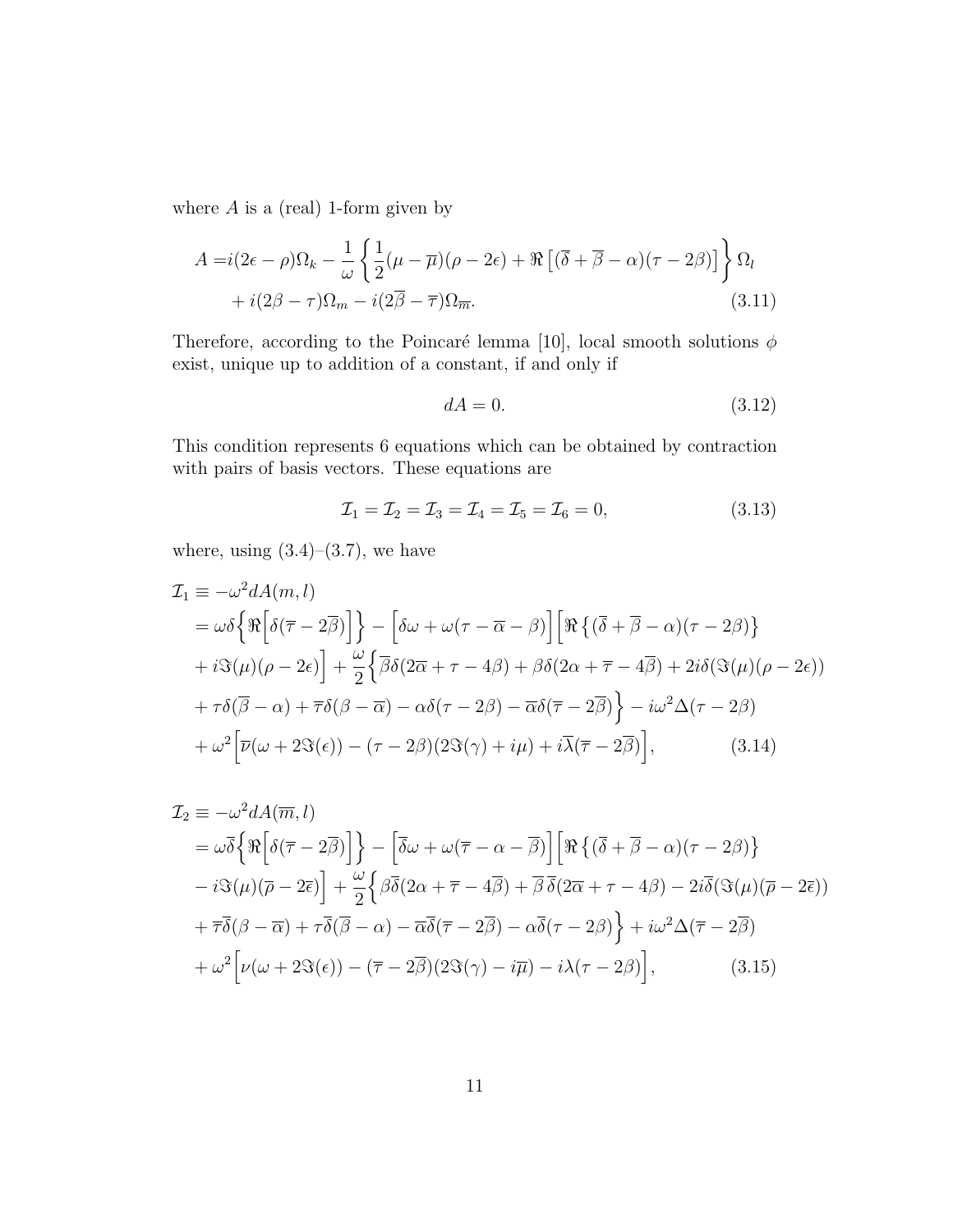$$
\mathcal{I}_3 \equiv -\omega^2 dA(l, k)
$$
  
\n
$$
= \omega^2 \Big\{ -2\Re(\gamma) \left[ \omega + 2\Im(\epsilon) \right] - 2\Im\left[ (\overline{\tau} + \pi)(\tau - 2\beta) + i\Delta(\rho - 2\epsilon) \right] \Big\}
$$
  
\n
$$
+ \Big[ \Re \left( (\overline{\delta} - \alpha + \overline{\beta})(\tau - 2\beta) \right) + \frac{i}{4} (\rho - 2\epsilon) \Im(\mu) - \frac{3}{4} i \Im(\mu) (\overline{\rho} - 2\overline{\epsilon}) \Big] \Big[ -2\omega \Re(\epsilon) + D\omega \Big]
$$
  
\n
$$
- \omega \Big\{ -\Re((\tau - 2\beta)D\alpha) + \tau \Re(D\beta) + i\rho \Im(D\mu) + \Im(\mu)D\omega + 2\Im(D\epsilon) \Im(\mu)
$$
  
\n
$$
+ 2\Re \Big[ \frac{1}{2} D\overline{\delta}(\tau - 2\beta) - 2\overline{\beta}D\beta - \epsilon D\mu \Big] - i \Im(\tau)D\beta + \Re[2\alpha D\beta + (\overline{\beta} - \alpha)D\tau]
$$
  
\n
$$
+ 2\Re(\epsilon)D\overline{\mu} \Big\}, \tag{3.16}
$$

$$
\mathcal{I}_4 \equiv -idA(m,k) \n= (D - \overline{\rho})(\tau - 2\beta) + (\delta - \overline{\alpha} + \beta + \overline{\pi} - \tau)(\epsilon - \overline{\epsilon}) + i(\delta + \overline{\pi} - \overline{\alpha} - \beta)\omega,
$$
\n(3.17)

$$
\mathcal{I}_5 \equiv idA(\overline{m}, k) \n= (D - \rho)(\overline{\tau} - 2\overline{\beta}) - (\overline{\delta} - \alpha + \overline{\beta} + \pi - \overline{\tau})(\epsilon - \overline{\epsilon}) - i(\overline{\delta} + \pi - \alpha - \overline{\beta})\omega,
$$
\n(3.18)

$$
\mathcal{I}_6 \equiv dA(m, \overline{m}) = 0. \tag{3.19}
$$

Evidently, condition  $\mathcal{I}_6 = 0$  is trivial. We shall see in §4 that conditions  $\mathcal{I}_3 = 0, \mathcal{I}_4 = 0$  and  $\mathcal{I}_5 = 0$  are also trivial, so that it is only the conditions  $\mathcal{I}_1 = \mathcal{I}_2 = 0$  on the twisting, shear-free, null, geodesic congruence  $\mathcal C$  which define null electrovacua.

### 3.2 Twist-free case,  $\omega = 0$

Here we consider the special case where the congruence has everywhere vanishing twist,  $\omega = 0$ . We still assume that (2.10) and (2.12) hold. In this case the distribution  $\mathcal{D} \subset TM$  defined by

$$
\mathcal{D} = \bigcup_{p \in M} \mathcal{D}_p, \tag{3.20}
$$

$$
\mathcal{D}_p = \text{span}\{k, m, \overline{m}\}\big|_p \tag{3.21}
$$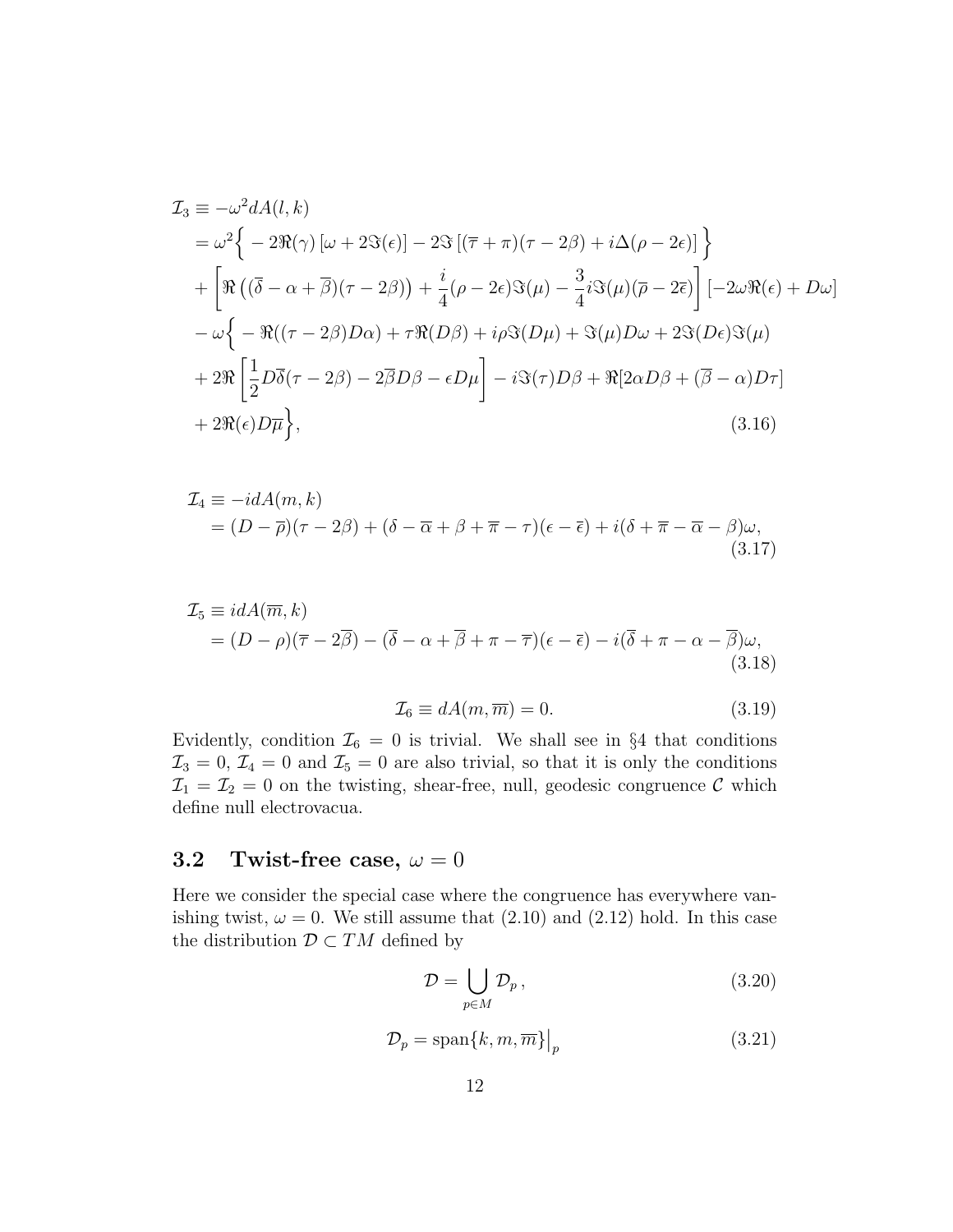is integrable. We can then write  $M = \mathbf{R} \times \Sigma$  where we label the embedded null hypersurfaces  $\Sigma$  by  $u \in \mathbf{R}$ . For each u, the vector fields  $(k, m, \overline{m})$  are everywhere tangent to  $\Sigma$ . This foliation of M by  $\Sigma$  is determined by the congruence  $\mathcal C$  alone and is independent of the choice of tetrad adapted to k. We denote by  $(\tilde{\Omega}_k, \tilde{\Omega}_m, \tilde{\Omega}_m)$  the basis dual to  $(k, m, \overline{m})$  on  $\Sigma$  for each u.

The equations (2.11) can now be viewed as a 1-parameter family of differential equations for a 1-parameter family of functions  $\phi(u): \Sigma \to \mathbf{R}$ . With this interpretation we can express these equations as

$$
d\tilde{\phi}(u) = \tilde{A}(u), \quad \text{on } \Sigma,
$$
\n(3.22)

where  $\tilde{A}(u)$  is a 1-parameter family of 1-forms on  $\Sigma$  given by

$$
\tilde{A}(u) = i(2\epsilon(u) - \rho(u))\tilde{\Omega}_k + i(2\beta(u) - \tau(u))\tilde{\Omega}_m - i(2\overline{\beta}(u) - \overline{\tau}(u))\tilde{\Omega}_{\overline{m}}.
$$
\n(3.23)

Therefore, according to the Poincaré lemma, local smooth solutions  $\phi(u): \Sigma \rightarrow$ R exist, unique up to an additive constant, if and only if

$$
d\tilde{A}(u) = 0 \quad \text{on } \Sigma. \tag{3.24}
$$

Provided  $(3.24)$  holds for all  $u$ , it follows from the form of the solution provided by the homotopy operator proof of the Poincaré lemma that the solutions  $\phi(u)$  determine smooth local solutions  $\phi: M \to \mathbf{R}$  of (2.11). The resulting solution  $\phi$  will be unique up to addition of a function of u.

The integrability condition  $dA = 0$  represents 3 equations which can be obtained by contraction with pairs of vectors taken from  $(k, m, \overline{m})$ . These equations are (for each value of  $u$  — we leave this variable implicit for simplicity)

$$
\mathcal{J}_1 = \mathcal{J}_2 = \mathcal{J}_3 = 0,\tag{3.25}
$$

where

$$
\mathcal{J}_1 \equiv -\frac{i}{2}d\tilde{A}(m,\overline{m}) = \Re\left[ (\overline{\delta} + \overline{\beta} - \alpha)(\tau - 2\beta) \right] - \frac{1}{2}(\mu - \overline{\mu})(\epsilon - \overline{\epsilon}), \quad (3.26)
$$

$$
\mathcal{J}_2 \equiv -id\tilde{A}(m,k) = \mathcal{I}_4\big|_{\omega=0}, \quad \mathcal{J}_3 \equiv id\tilde{A}(\overline{m},k) = \mathcal{I}_5\big|_{\omega=0}.
$$
 (3.27)

In the next section we shall see that the conditions  $\mathcal{J}_2 = 0 = \mathcal{J}_3$  are trivial, so that it is only the condition  $\mathcal{J}_1 = 0$  on the twist-free, shear-free, null, geodesic congruence  $\mathcal C$  which defines null electrovacua.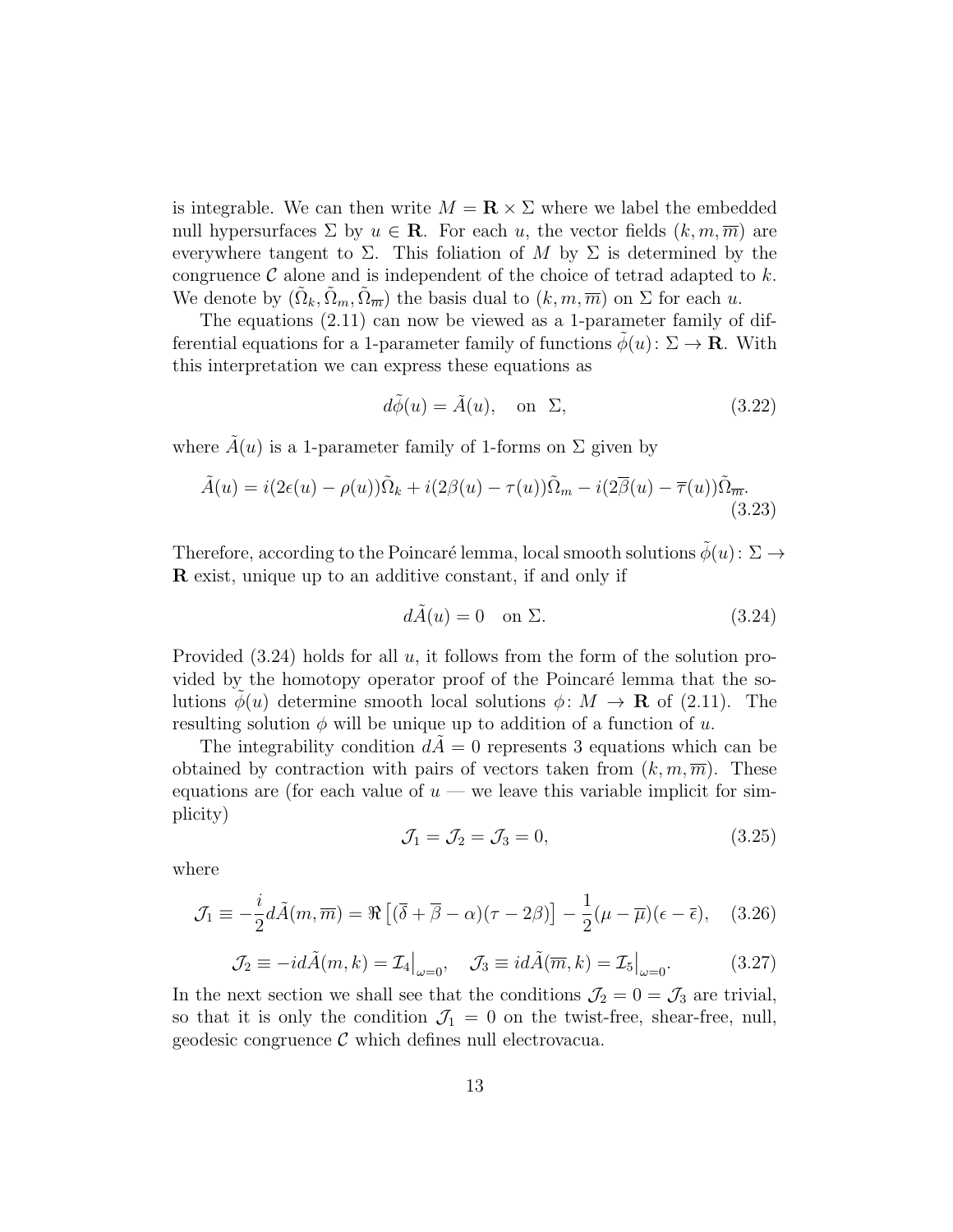Finally, we note that the integrability conditions for the twisting case, as defined in the previous section, become trivial in the limit  $\omega \to 0$ . In this limit one of the equations for  $\phi$ , (3.9), reduces to the integrability condition  $\mathcal{J}_1 = 0$  for the remaining equations (2.11). In this way a null electrovacuum with a twisting congruence reduces to a null electrovacuum with a twist-free congruence.

## 4 Invariance Properties and a Minimal Set of Integrability Conditions

We now consider in some detail the transformation of the integrability conditions induced by a change of adapted tetrad, as described in §2. The first result we need is the transformation properties of  $A$  and  $A$  under a change in tetrad involving a local spatial rotation (2.14), a local null rotation (2.15) and a change in the sign of  $k$ . For all computations in this section we will assume the null congruence C is geodesic and shear-free,  $(2.10)$ , and that (2.12) holds.

The transformation of spin coefficients under such transformations of the null tetrad can be found in many standard references, see, e.g., [8]. The transformations of the dual basis on M induced by the transformations  $(2.14)$ ,  $(2.15)$ , and  $k \rightarrow -k$  are given by, respectively,

$$
(\Omega_k, \Omega_l, \Omega_m, \Omega_{\overline{m}}) \rightarrow (\Omega_k, \Omega_l, e^{-2i\theta} \Omega_m, e^{2i\theta} \Omega_{\overline{m}}),
$$
  
\n
$$
\rightarrow (\Omega_k - \overline{c} \Omega_m - c \Omega_{\overline{m}} + |c|^2 \Omega_l, \Omega_l, \Omega_m - c \Omega_l, \Omega_{\overline{m}} - \overline{c} \Omega_l),
$$
  
\n
$$
\rightarrow (-\Omega_k, -\Omega_l, \Omega_m, \Omega_{\overline{m}})
$$
(4.1)

The transformations of the dual basis  $(\tilde{\Omega}_k, \tilde{\Omega}_m, \tilde{\Omega}_m)$  to  $(k, m, \overline{m})$  on  $\Sigma$  are given by

$$
(\tilde{\Omega}_k, \tilde{\Omega}_m, \tilde{\Omega}_{\overline{m}}) \rightarrow (\tilde{\Omega}_k, e^{-2i\tilde{\theta}} \tilde{\Omega}_m, e^{2i\tilde{\theta}} \tilde{\Omega}_{\overline{m}}),
$$
  
\n
$$
\rightarrow (\tilde{\Omega}_k - \overline{\tilde{c}} \tilde{\Omega}_m - \tilde{c} \tilde{\Omega}_{\overline{m}}, \tilde{\Omega}_m, \tilde{\Omega}_{\overline{m}}),
$$
  
\n
$$
\rightarrow (-\tilde{\Omega}_k, \tilde{\Omega}_m, \tilde{\Omega}_{\overline{m}}) \qquad (4.2)
$$

Here we are viewing  $\tilde{c}$  and  $\tilde{\theta}$  as 1-parameter families of functions on  $\Sigma$ .

We now use the transformation of the spin coefficients and the change of dual basis shown above to compute the change in  $A$  and  $A$ . A straightforward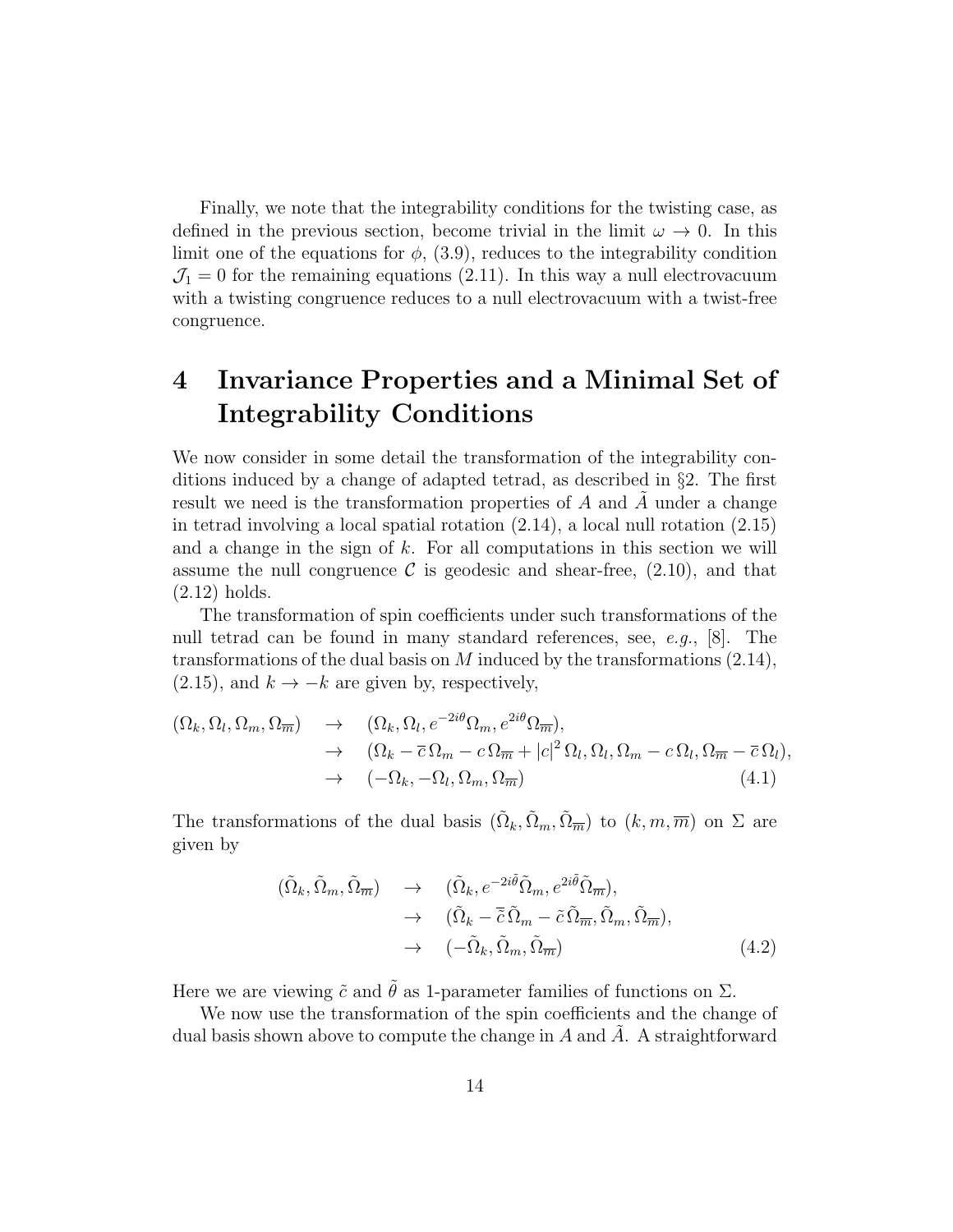computation reveals that the 1-forms A on M and A on  $\Sigma$  are unchanged by the redefinition  $k \to -k$ . A more lengthy but straightforward computation shows that A and  $\ddot{A}$  are unchanged by a local null rotation.<sup>2</sup> Finally, under a local spatial rotation we have

$$
A \to A - 2d\theta, \quad \text{on } M \tag{4.3}
$$

$$
\tilde{A} \to \tilde{A} - 2d\tilde{\theta}, \quad \text{on } \Sigma.
$$
 (4.4)

It follows that the 2-forms dA on M and dA on  $\Sigma$  are unchanged by a change of adapted tetrad and/or a change in sign of  $k$ . Thus the integrability conditions  $dA = 0$  on M and  $dA = 0$  on  $\Sigma$  represent geometric restrictions on  $\mathcal{C}$ , which can be viewed as local, geometric conditions on the spacetime metric.

Using the invariance of  $dA$  under the transformations  $(2.14)$ ,  $(2.15)$ , and  $k \to -k$  we easily infer from their definitions that  $\mathcal{I}_4$  and  $\mathcal{I}_5$  transform by simple rescalings, at most. In addition,  $\mathcal{I}_3$  transforms into a linear combination of itself and  $\mathcal{I}_4$  and  $\mathcal{I}_5$ . Thus if  $\mathcal{I}_3 = \mathcal{I}_4 = \mathcal{I}_5 = 0$  for any one tetrad adapted to any choice of  $k$ , it will hold for all tetrads adapted to any choice of k. Similarly,  $\mathcal{J}_2$  and  $\mathcal{J}_3$  transform by simple rescalings at most. Thus, if  $\mathcal{J}_2 = \mathcal{J}_3 = 0$  hold for any one tetrad adapted to any choice of k, they will hold for all tetrads adapted to any choice of k. These observations allow for a relatively quick proof of the fact that the conditions  $\mathcal{I}_3 = \mathcal{I}_4 = \mathcal{I}_5 = 0$  in the twisting case, and  $\mathcal{J}_2 = \mathcal{J}_3 = 0$  in the twist-free case, are all trivially satisfied for the shear-free null geodesic congruence  $\mathcal C$  determined by the null Ricci tensor. The proof involves using a convenient adapted tetrad and then using some of the Newman-Penrose Ricci identities; it is given in the Appendix.

Thus the only conditions to be considered are  $\mathcal{I}_1 = \mathcal{I}_2 = 0$  in the twisting case and  $\mathcal{J}_1 = 0$  in the twist-free case. Because  $\mathcal{I}_3 = \mathcal{I}_4 = \mathcal{I}_5 = \mathcal{I}_6 = 0$ and  $\mathcal{J}_2 = \mathcal{J}_3 = 0$ , it follows that the conditions  $\mathcal{I}_1 = \mathcal{I}_2 = 0$  and  $\mathcal{J}_1 = 0$ are invariant under local null rotations, under spatial rotations, and under a change of sign of k. The invariants  $\mathcal{I}_1$  and  $\mathcal{I}_2$  are non-trivial. This follows from the example in §5.4, where these invariants are shown to be non-zero for a particular class of twisting, pure radiation spacetimes. The invariant  $\mathcal{J}_1$  is non-trivial. This follows from the example in §5.2.2, where it is shown to be non-zero for a particular class of twist-free, pure radiation spacetimes.

<sup>2</sup>The Newman-Penrose Ricci identities are come into play when checking the invariance of A under null rotations.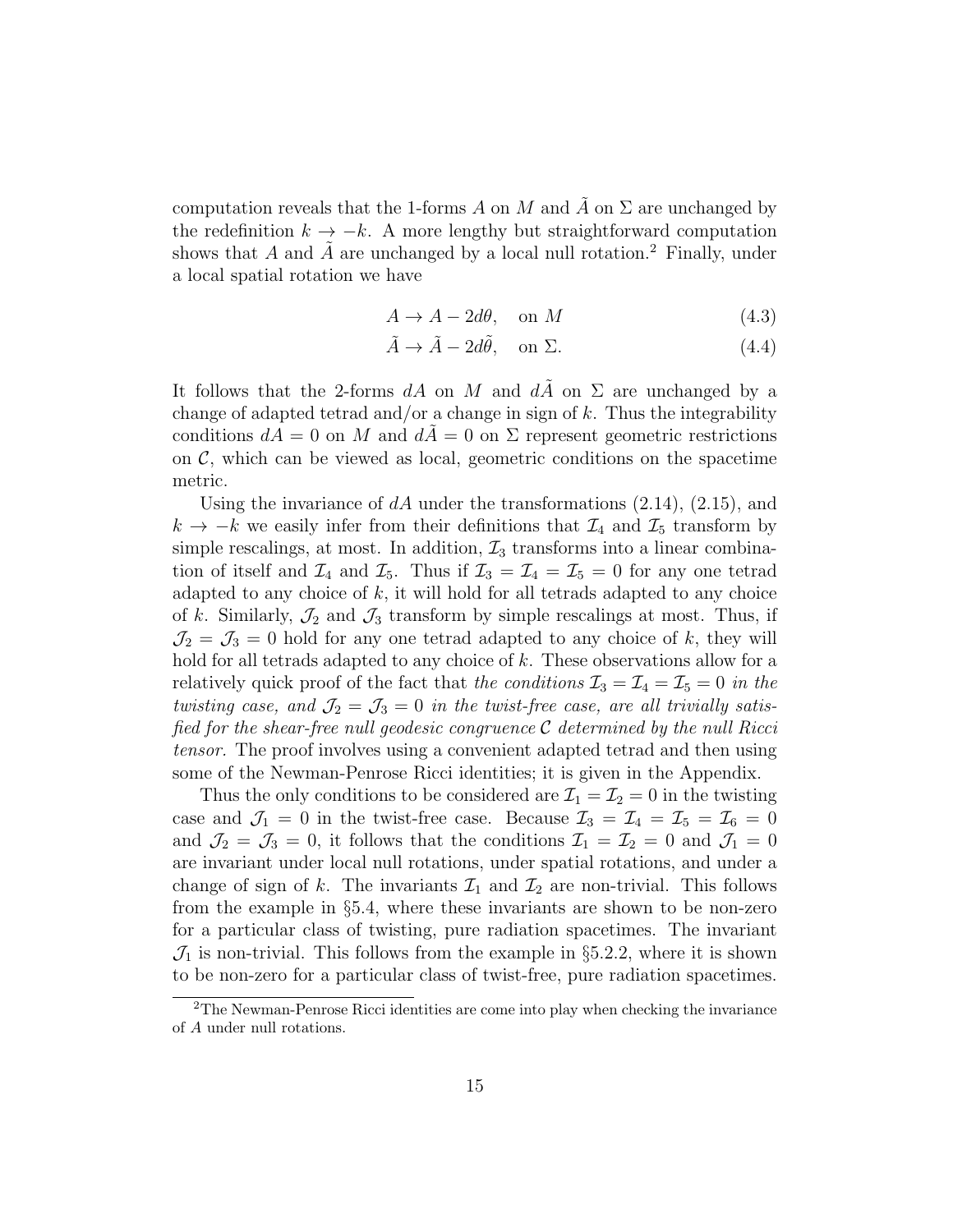To summarize: In the twisting case, the integrability conditions are

$$
\mathcal{I}_1 = \mathcal{I}_2 = 0,\tag{4.5}
$$

where  $\mathcal{I}_1$  and  $\mathcal{I}_2$  are defined in (3.14) and (3.15). This set of conditions is invariant with respect to spatial rotations, null rotations, and change of sign of  $k$ . Thus these conditions on the twisting, shear-free, null geodesic congruence  $\mathcal C$  represent geometric conditions on the spacetime metric. In the twist-free case, the integrability condition is

$$
\mathcal{J}_1 = 0,\tag{4.6}
$$

where  $\mathcal{J}_1$  is defined in (3.26). This condition is unchanged by spatial rotations, null rotations, and change of sign of k. Thus this condition on the twist-free, shear-free, null geodesic congruence  $\mathcal C$  represents a geometric condition on the spacetime metric.

### 5 Examples

We use the results of  $\S 3$  and  $\S 4$  to study four classes of pure radiation spacetimes taken from the literature on solutions of the Einstein field equations.

#### 5.1 A homogeneous pure radiation spacetime

Here we consider a one parameter family of spacetimes which, until recently, was believed to represent the only homogeneous, pure radiation solutions of the Einstein equations which are *not* null electrovacua [9]. However, in [11] it was shown that these spacetimes are in fact null electrovacua by exhibiting the electromagnetic sources for the spacetimes. The results of [11] were originally obtained from the analysis of the previous sections, which we now demonstrate.

In terms of coordinates  $(u, v, x, y)$  on  $\mathbb{R}^4$  and a parameter w, the homogeneous, pure radiation metric in question is given by

$$
g := -2e^{2wx}du \otimes du + du \otimes dv + dv \otimes du + dx \otimes dx + dy \otimes dy. \qquad (5.1)
$$

(See Theorem 12.6 in [9].) The Ricci tensor  $\mathcal R$  of this metric is given by

$$
\mathcal{R} = 4w^2 e^{2wx} du \otimes du,\tag{5.2}
$$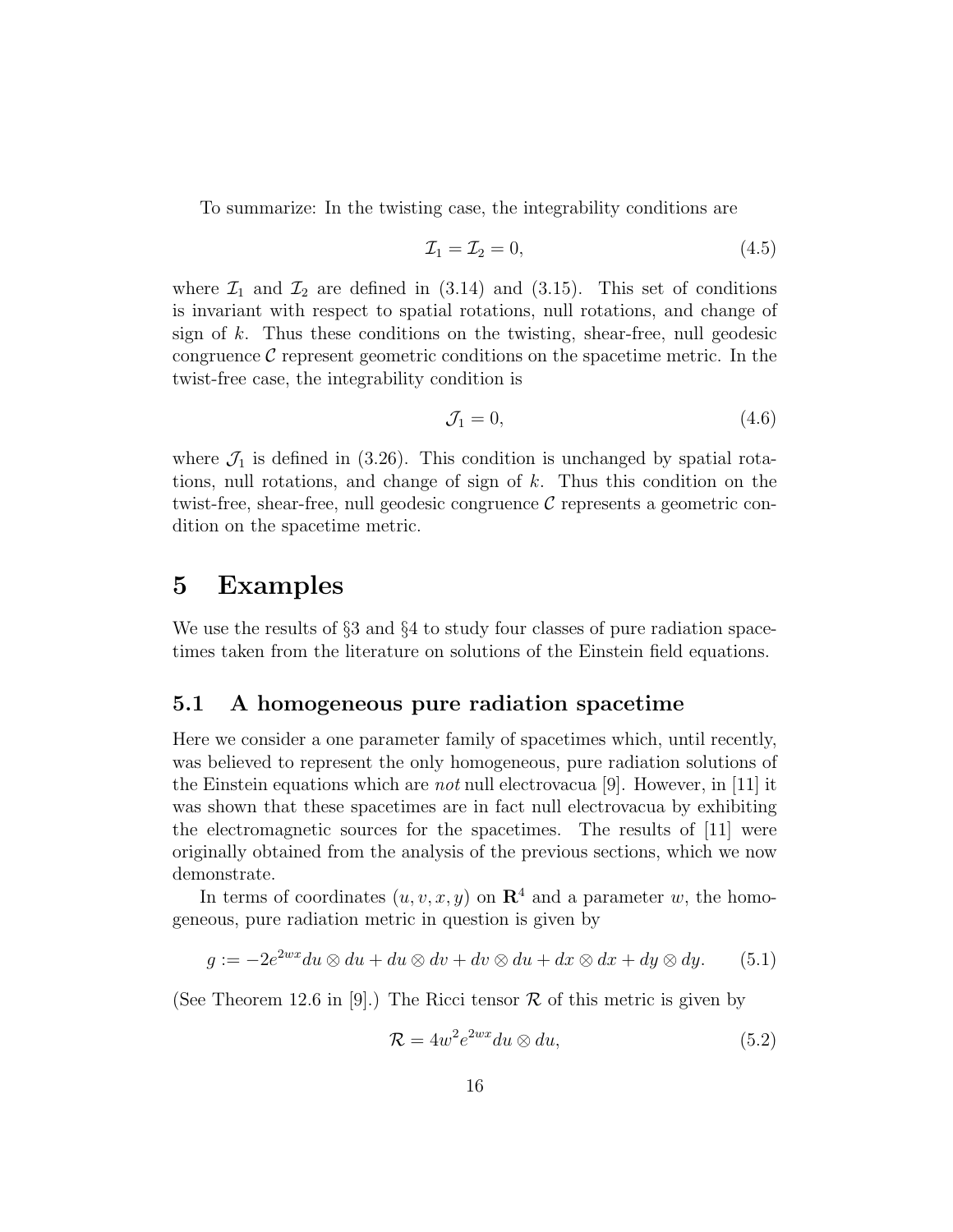which is readily seen to be null, satisfying  $(2.1)$ . The null vector field k defined in  $(2.2)$ , tangent to the null congruence C, is given by

$$
k = 4we^{wx}\partial_v.
$$
\n<sup>(5.3)</sup>

A null tetrad  $(k, l, m, \overline{m})$  adapted to k is

$$
k = 4we^{wx}\partial_v, \quad l = -\frac{1}{4w}(e^{-wx}\partial_u + e^{wx}\partial_v),
$$

$$
m = \frac{1}{\sqrt{2}}(\partial_x + i\partial_y), \quad \overline{m} = \frac{1}{\sqrt{2}}(\partial_x - i\partial_y).
$$
(5.4)

The Newman-Penrose spin coefficients for this tetrad are

$$
\alpha = \beta = \frac{\sqrt{2}}{4}w, \quad \nu = \frac{\sqrt{2}}{16w}, \quad \epsilon = \gamma = \kappa = \lambda = \mu = \pi = \rho = \sigma = \tau = 0. \tag{5.5}
$$

From  $\kappa = 0 = \sigma$  we see that the null congruence is geodesic and shear-free. From  $\rho = 0$  we see that the twist of the congruence vanishes. The associated foliation of spacetime is by the null hypersurfaces  $u = const.$  Because the congruence is twist-free, the only remaining condition for a null electrovacuum is (4.6), which is easily seen to be satisfied by the spin coefficients in (5.5). Thus the metric (5.1) is a null electrovacuum.

We now use equations (2.11) to compute the electromagnetic field. After some minor simplifications, these three equations respectively take the form

$$
-i\partial_x \phi + \partial_y \phi - w = 0, \quad i\partial_x \phi + \partial_y \phi - w = 0, \quad \partial_v \phi = 0.
$$
 (5.6)

The general solution to these equations is

$$
\phi = wy + h(u),\tag{5.7}
$$

where h is an arbitrary function. Choosing  $s = \partial_x$  in (2.4) and then constructing  $F$  via  $(2.6)$  we get the null 2-form

$$
F = 2w\cos(wy + h(u))e^{wx}du \wedge dx - 2w\sin(wy + h(u))e^{wx}du \wedge dy. \quad (5.8)
$$

It is straightforward to verify that  $(g, F)$  defined by  $(5.1)$  and  $(5.8)$  satisfy the Einstein-Maxwell equations (1.1), (1.2).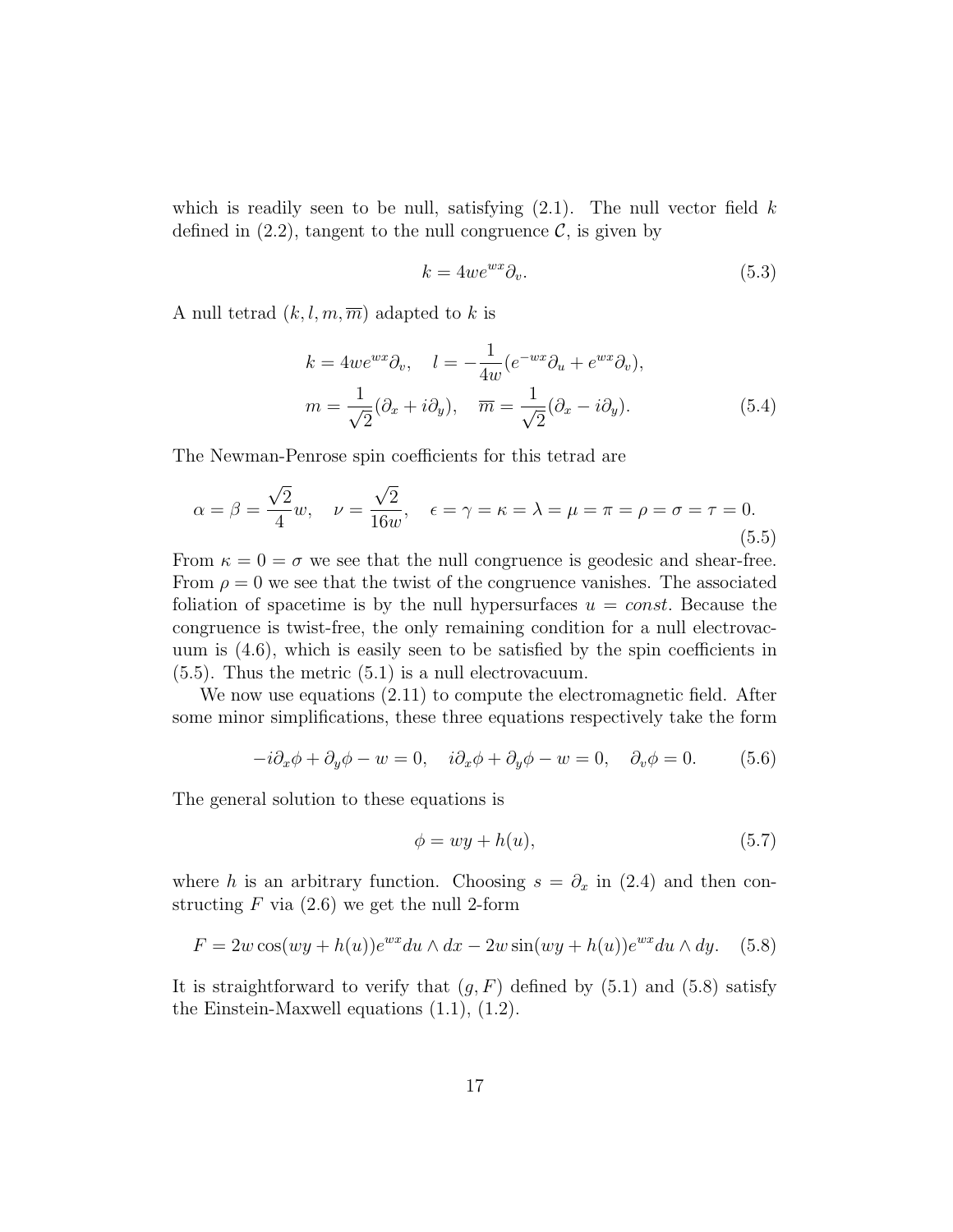### 5.2 Spherically symmetric and plane symmetric pure radiation spacetimes

Here we consider a couple of classes of pure radiation solutions of the Einstein equations, obtained by assumptions of plane symmetry and spherical symmetry. These metrics depend upon a freely specifiable function  $m(u)$ . We use the results of §3 and §4 to determine whether the metrics can define null electrovacua, perhaps for some special choices of  $m(u)$ . Despite considerable mathematical similarity between these two classes of metrics, we shall see that they have very different properties with regard to the Einstein-Maxwell equations, as might be expected on physical grounds.

#### 5.2.1 Plane symmetry

Let  $(u, x, y, z)$ , with  $z > 0$ , be coordinates on  $M = \mathbb{R}^4$ . The plane symmetric, pure radiation metric is of the form [9]

$$
g = \frac{2m(u)}{z}du \otimes du - du \otimes dz - dz \otimes du + z^2(dx \otimes dx + dy \otimes dy), \quad (5.9)
$$

where  $m(u)$  is any monotonically decreasing function,  $m' < 0$ . The Ricci tensor of  $q$  is

$$
\mathcal{R} = -\frac{2}{z^2} m'(u) du \otimes du,
$$
\n(5.10)

which satisfies all conditions in  $(2.1)$ . The vector field k tangent to the null congruence  $\mathcal C$  is determined by  $(2.2)$  to be

$$
k = \frac{2}{z}\sqrt{-2m'(u)}\partial_z.
$$
 (5.11)

A null tetrad  $(k, l, m, \overline{m})$  adapted to k is given by

$$
k = \frac{2}{z} \sqrt{-2m'(u)} \partial_z, \quad l = \frac{1}{2\sqrt{-2m'(u)}} \left( z \partial_u + m(u) \partial_z \right),
$$

$$
m = \frac{1}{\sqrt{2}z} \left( \partial_x + i \partial_y \right), \quad \overline{m} = \frac{1}{\sqrt{2}z} \left( \partial_x - i \partial_y \right) \tag{5.12}
$$

The spin coefficients for this tetrad are given by

$$
\alpha = \beta = \kappa = \lambda = \pi = \sigma = \tau = \nu = 0, \quad \epsilon = -\frac{1}{z^2} \sqrt{-2m'(u)},
$$
  

$$
\gamma = \frac{\sqrt{2}z m''(u)}{16\left(-m'(u)\right)^{3/2}}, \quad \mu = \frac{m(u)}{2z\sqrt{-2m'(u)}}, \quad \rho = -\frac{2}{z^2} \sqrt{-2m'(u)}. \quad (5.13)
$$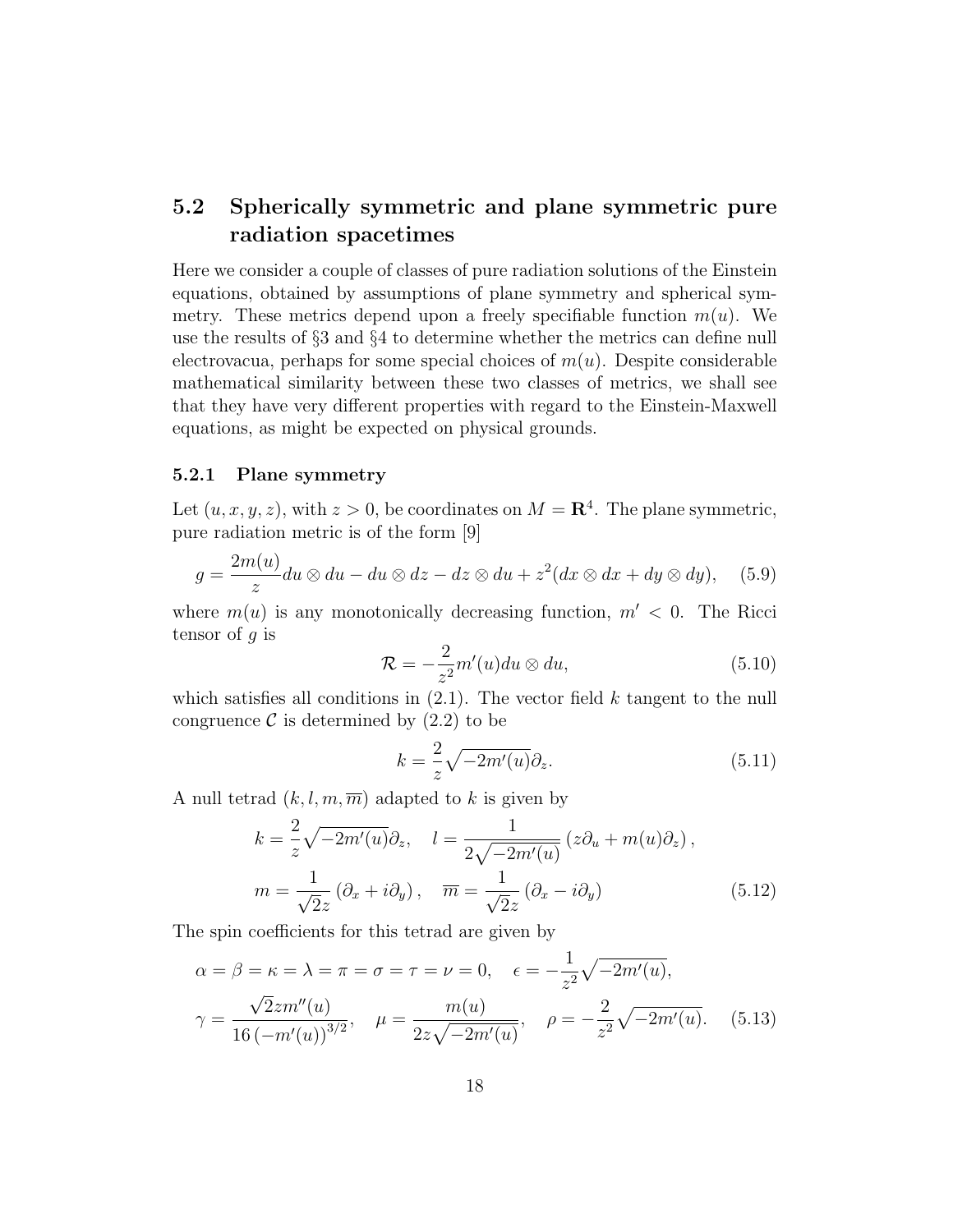From  $\kappa = \sigma = \Im(\rho) = 0$  we see that C is geodesic, shear-free, and twistfree. Thus (5.9) is a null electrovacuum if and only if (4.6) is satisfied, which is easily verified to be the case. Thus all plane symmetric pure radiation spacetimes (5.9) are null electrovacua, a result already known through other methods [9].

#### 5.2.2 Spherical symmetry

The spherically symmetric pure radiation spacetime is given by the Vaidya metric:

$$
g = -(1 - \frac{2m(u)}{r})du \otimes du - du \otimes dr - dr \otimes du
$$

$$
+ r^2(d\theta \otimes d\theta + \sin^2 \theta d\phi \otimes d\phi), \qquad (5.14)
$$

where  $r > 0$ ,  $r \neq 2m(u)$ ,  $\theta$  and  $\phi$  are coordinates on the sphere, and where  $m(u)$  is any monotonically decreasing function. The Ricci tensor of g is

$$
\mathcal{R} = -\frac{2}{r^2} m'(u) du \otimes du,\tag{5.15}
$$

which satisfies all conditions in  $(2.1)$ . The vector field k tangent to the null congruence  $\mathcal C$  is determined by  $(2.2)$  to be

$$
k = \frac{2}{r}\sqrt{-2m'(u)}\partial_r.
$$
 (5.16)

A null tetrad  $(k, l, m, \overline{m})$  adapted to k is given by

$$
k = \frac{2}{r} \sqrt{-2m'(u)} \partial_r, \quad l = \frac{r}{2\sqrt{-2m'(u)}} \left( \partial_u - \frac{1}{2} (1 - \frac{2m(u)}{r}) \partial_r \right),
$$

$$
m = \frac{1}{\sqrt{2}r} \left( \partial_\theta + \frac{i}{\sin \theta} \partial_\phi \right), \quad \overline{m} = \frac{1}{\sqrt{2}r} \left( \partial_\theta - \frac{i}{\sin \theta} \partial_\phi \right).
$$
(5.17)

The spin coefficients of this tetrad are

$$
\kappa = \lambda = \nu = \sigma = \pi = \tau = 0, \quad \alpha = -\frac{\sqrt{2}}{4r} \cot \theta, \quad \beta = \frac{\sqrt{2}}{4r} \cot \theta,
$$
  
\n
$$
\epsilon = -\frac{1}{r^2} \sqrt{-2m'(u)}, \quad \gamma = \frac{1}{4[-2m'(u)]^{3/2}} (rm''(u) + m'(u)),
$$
  
\n
$$
\mu = -\left(1 - \frac{2m(u)}{r}\right) \frac{1}{4\sqrt{-2m'(u)}}, \quad \rho = -\frac{2}{r^2} \sqrt{-2m'(u)}.
$$
(5.18)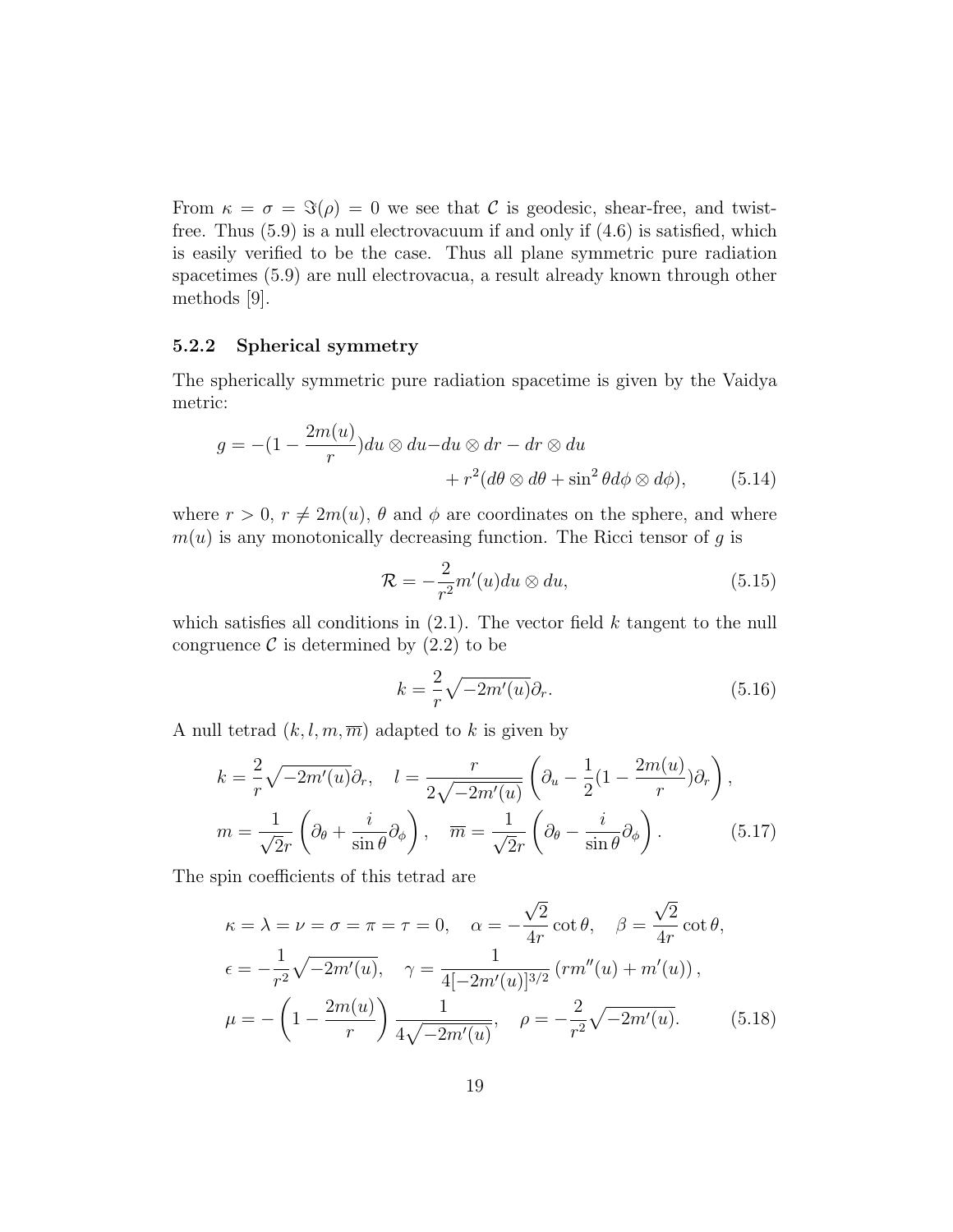From  $\kappa = \sigma = \Im(\rho) = 0$  we see that C is geodesic, shear-free, and twistfree. Thus (5.14) is a null electrovacuum if and only if (4.6) is satisfied. Using (5.18) we have

$$
\mathcal{J}_1 = \Re \left[ (\overline{\delta} + \overline{\beta} - \alpha)(\tau - 2\beta) \right] - \frac{1}{2} (\mu - \overline{\mu})(\epsilon - \overline{\epsilon}) = \frac{1}{2r^2}.
$$
 (5.19)

Thus (4.6) cannot be satisfied and the spherically symmetric pure radiation spacetime (5.14) can never be a null electrovacuum. Equation (5.19) establishes the non-triviality of the invariant  $\mathcal{J}_1$ .

#### 5.3 Nurowski-Tafel spacetimes

Nurowski and Tafel have constructed a class of solutions of the Einstein-Maxwell equations [12] with null electromagnetic field. In particular, they have found the only known solutions which have twisting rays and a purely radiative electromagnetic field. These solutions are built from a freely specifiable holomorphic function  $b(\xi)$  and two parameters,  $\alpha$  and  $c_2$ . We consider a special case of these solutions, specialized to Petrov type III  $(c_2 = 0)$  and with  $b(\xi) = b/\xi$ , where b is a real constant. To avoid confusion with the Newman-Penrose spin coefficients, we relabel  $\alpha$  as the parameter  $\alpha$  in the metric. We will verify that the integrability conditions (4.5) are satisfied and then construct the electromagnetic field from the metric.

The metric can be defined by a specification of an adapted null tetrad  $(k, l, m, \overline{m})$ . We use coordinates  $(u, r, \xi, \overline{\xi})$ , with  $\overline{\xi}$  being the complex conjugate of  $\xi$ . With the definitions

$$
\chi := \frac{2\sqrt{2}(|\xi|^2 + 1)^2}{\sqrt{a^2(1 - |\xi|^2)^2 + r^2(1 + |\xi|^2)^2}}
$$
(5.20)

$$
\psi = \frac{1 + |\xi|^2 - |\xi|^4 + (|\xi|^2 + 1)^2 \ln(|\xi|^2 + 1)}{\xi^2 [a(1 - |\xi|^2) - ir(1 + |\xi|^2)]},\tag{5.21}
$$

we have for the adapted tetrad [12]

$$
k = \frac{b^2}{|\xi|^3} \chi \partial_r,\tag{5.22}
$$

$$
l = \frac{|\xi|^3}{b^2 \chi} \partial_u - \frac{|\xi|}{\chi} \partial_r \tag{5.23}
$$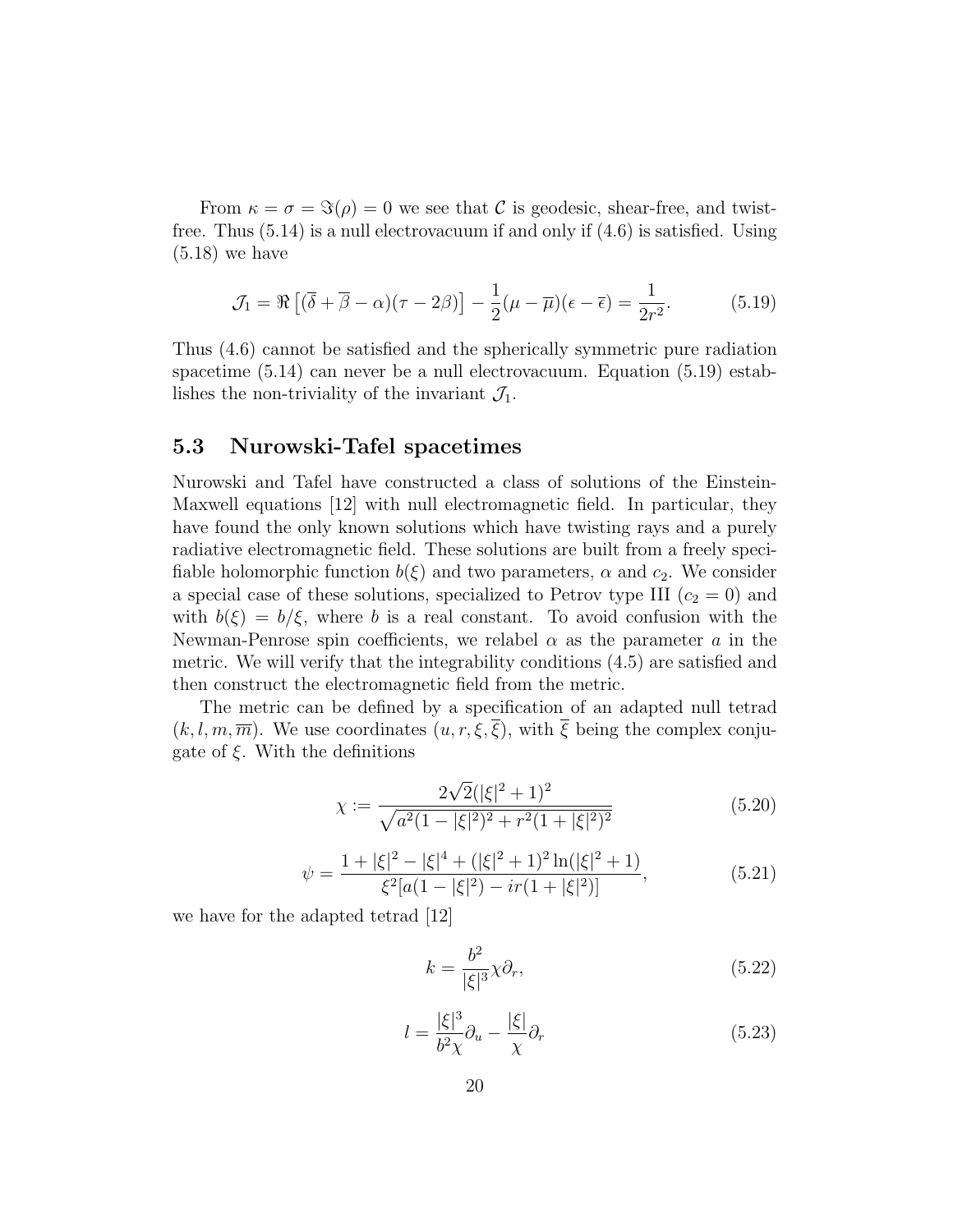$$
m = \frac{a}{b}\psi\partial_{u} + \frac{2ab\overline{\xi}}{a(1-|\xi|^{2})-ir(1+|\xi|^{2})}\partial_{r} - \frac{ib(1+|\xi|^{2})^{2}}{a(1-|\xi|^{2})-ir(1+|\xi|^{2})}\partial_{\xi}
$$
(5.24)  

$$
\overline{m} = \frac{a}{b}\overline{\psi}\partial_{u} + \frac{2ab\xi}{a(1-|\xi|^{2})+ir(1+|\xi|^{2})}\partial_{r} + \frac{ib(1+|\xi|^{2})^{2}}{a(1-|\xi|^{2})+ir(1+|\xi|^{2})}\partial_{\overline{\xi}}
$$
(5.25)

The metric defined by this null tetrad is a pure radiation solution of the Einstein equations and satisfies (2.2)

The spin coefficients for this tetrad are given by

$$
\kappa = \lambda = \pi = \sigma = \tau = 0,\tag{5.26}
$$

$$
\alpha = -\frac{ib[a(|\xi|^4 - 16|\xi|^2 + 3) + ir(|\xi|^4 - 2|\xi|^2 - 3)](1 + |\xi|^2)}{4\overline{\xi}^2[a^2(|\xi|^2 - 1)^2 + r^2(|\xi|^2 + 1)^2]} \tag{5.27}
$$

$$
\beta = -\frac{b[a(-3|\xi|^4 + 4|\xi|^2 + 3) + ir(3|\xi|^4 + 6|\xi|^2 + 3)](1+|\xi|^2)}{\xi^2[a^2(|\xi|^2 - 1)^2 + r^2(|\xi|^2 + 1)^2]}
$$
(5.28)

$$
\epsilon = \frac{i\sqrt{2}b^2[(2a(1-|\xi|^2) + ir(|\xi|^2+1)](|\xi|^2+1)^3}{|\xi|^3[a^2(|\xi|^2-1)^2+r^2(|\xi|^2+1)^2]^{3/2}}
$$
(5.29)

$$
\gamma = \frac{i\sqrt{2}|\xi|[(2a(1-|\xi|^2) + ir(|\xi|^2 + 1)]}{8(|\xi|^2 + 1)[a^2(|\xi|^2 - 1)^2 + r^2(|\xi|^2 + 1)^2]^{1/2}}
$$
(5.30)

$$
\mu = \frac{i\sqrt{2}|\xi|[a^2(|\xi|^2 - 1)^2 + r^2(|\xi|^2 + 1)^2]^{1/2}}{4(|\xi|^2 + 1)[(a(|\xi|^2 - 1) - ir(|\xi|^2 + 1)]}
$$
(5.31)

$$
\nu = \frac{i\xi^2[a(|\xi|^2 - 1) + ir(|\xi|^2 + 1)]}{8b(|\xi|^2 + 1)^2}
$$
(5.32)

$$
\rho = -\frac{2i\sqrt{2}b^2(|\xi|^2+1)^3}{|\xi|^3[a(|\xi|^2-1)+ir(|\xi|^2+1)][a^2(|\xi|^2-1)^2+r^2(|\xi|^2+1)^2]^{1/2}}.\tag{5.33}
$$

Since  $\kappa = \sigma = 0$ , the congruence determined by k is geodesic and shearfree. Moreover,

$$
\omega \equiv -\Im(\rho) = \frac{2\sqrt{2}ab^2(|\xi|^2 - 1)(|\xi|^2 + 1)^3}{|\xi|^3[a^2(|\xi|^2 - 1)^2 + r^2(|\xi|^2 + 1)^2]^{3/2}}
$$
(5.34)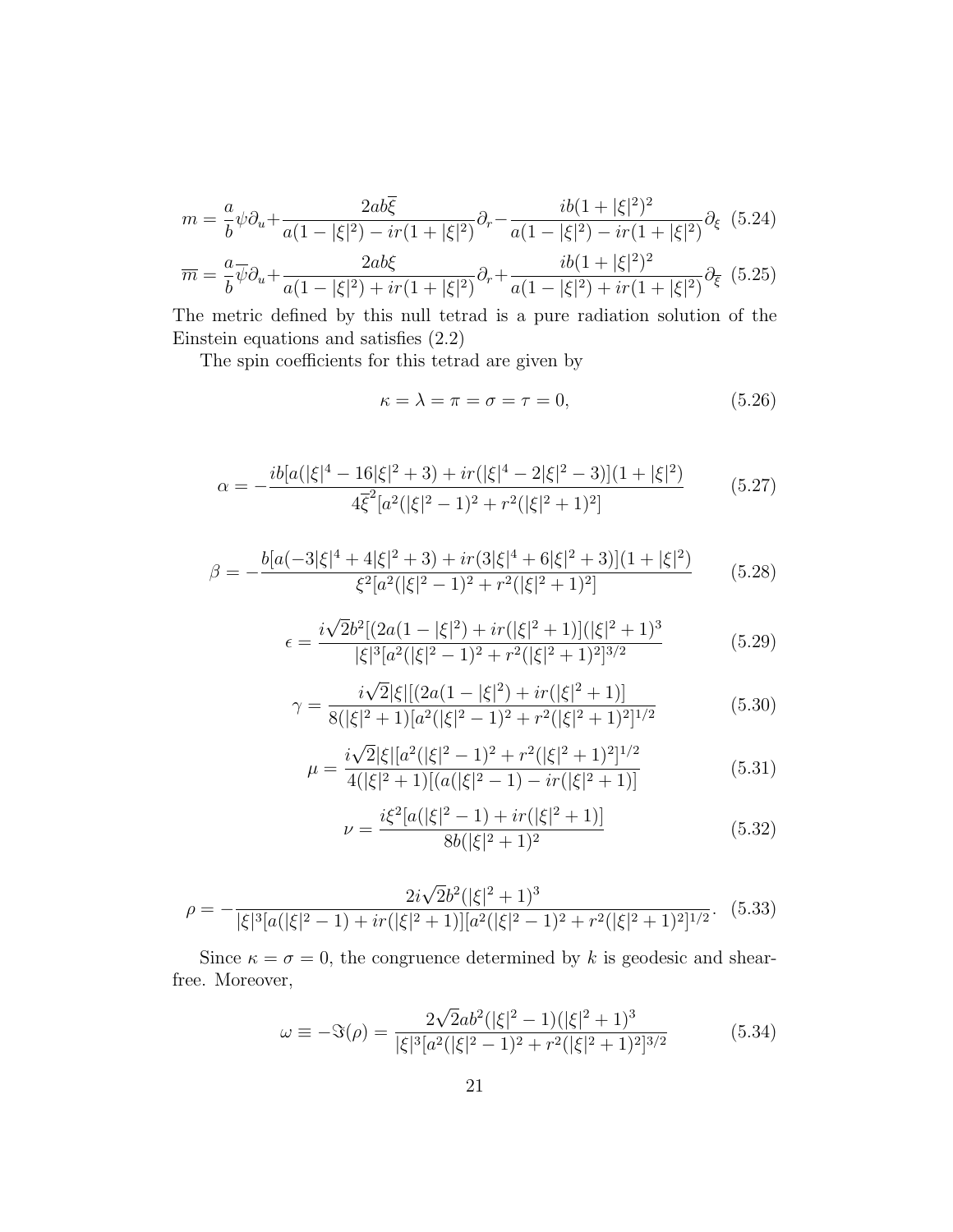so the congruence is twisting. A lengthy computation shows that the conditions (4.5) are satisfied. Thus this pure radiation spacetime is indeed a null electrovacuum.

We now construct the electromagnetic field. The equations (2.11) and (3.9) for the duality rotation function  $\phi$  can be massaged into the form

$$
\partial_u \phi = 0. \tag{5.35}
$$

$$
\partial_r \phi = \frac{a(|\xi|^4 - 1)}{a^2(|\xi|^2 - 1)^2 + r^2(|\xi|^2 + 1)^2}
$$
\n(5.36)

$$
\partial_{\xi}\phi = -\frac{3i}{2} \frac{(a^2+r^2)(1+|\xi|^4) - 2(a^2-r^2+\frac{2}{3}iar)|\xi|^2}{a^2(|\xi|^2-1)^2+r^2(1+|\xi|^2)^2}
$$
(5.37)

$$
\partial_{\xi}\phi = \frac{3i}{2} \frac{(a^2 + r^2)(1 + |\xi|^4) - 2(a^2 - r^2 - \frac{2}{3}iar)|\xi|^2}{a^2(|\xi|^2 - 1)^2 + r^2(1 + |\xi|^2)^2}.
$$
(5.38)

The solution to these equations is

$$
\phi = \frac{3i}{2} \ln \left( \frac{\overline{\xi}}{\xi} \right) + \tan^{-1} \left( \frac{r(|\xi|^2 + 1)}{a(|\xi|^2 - 1)} \right) + const. \tag{5.39}
$$

The resulting electromagnetic field is given by

$$
F = \cos \phi \ \Xi \wedge \Gamma - \sin \phi \ \Xi \wedge \Upsilon, \tag{5.40}
$$

where

$$
\Xi = -\frac{b^2}{2|\xi|^3} \chi \, du + i\sqrt{2}a \frac{1 + |\xi|^2 - |\xi|^4 + (|\xi|^2 + 1)^2 \ln(|\xi|^2 + 1)}{|\xi|^3 \xi \sqrt{a^2(|\xi|^2 - 1)^2 + r^2(|\xi|^2 + 1)^2}} \, d\xi \n- i\sqrt{2}a \frac{1 + |\xi|^2 - |\xi|^4 + (|\xi|^2 + 1)^2 \ln(|\xi|^2 + 1)}{|\xi|^3 \xi \sqrt{a^2 (1 - |\xi|^2)^2 + r^2 (1 + |\xi|^2)^2}} \, d\xi
$$
\n(5.41)

$$
\Gamma = -\frac{i}{\sqrt{2}b(|\xi|^2 + 1)^2} \left\{ \xi[a(|\xi|^2 - 1) + ir(|\xi|^2 + 1)]d\xi -\overline{\xi}[a(|\xi|^2 - 1) - ir(|\xi|^2 + 1)]d\overline{\xi} \right\}
$$
(5.42)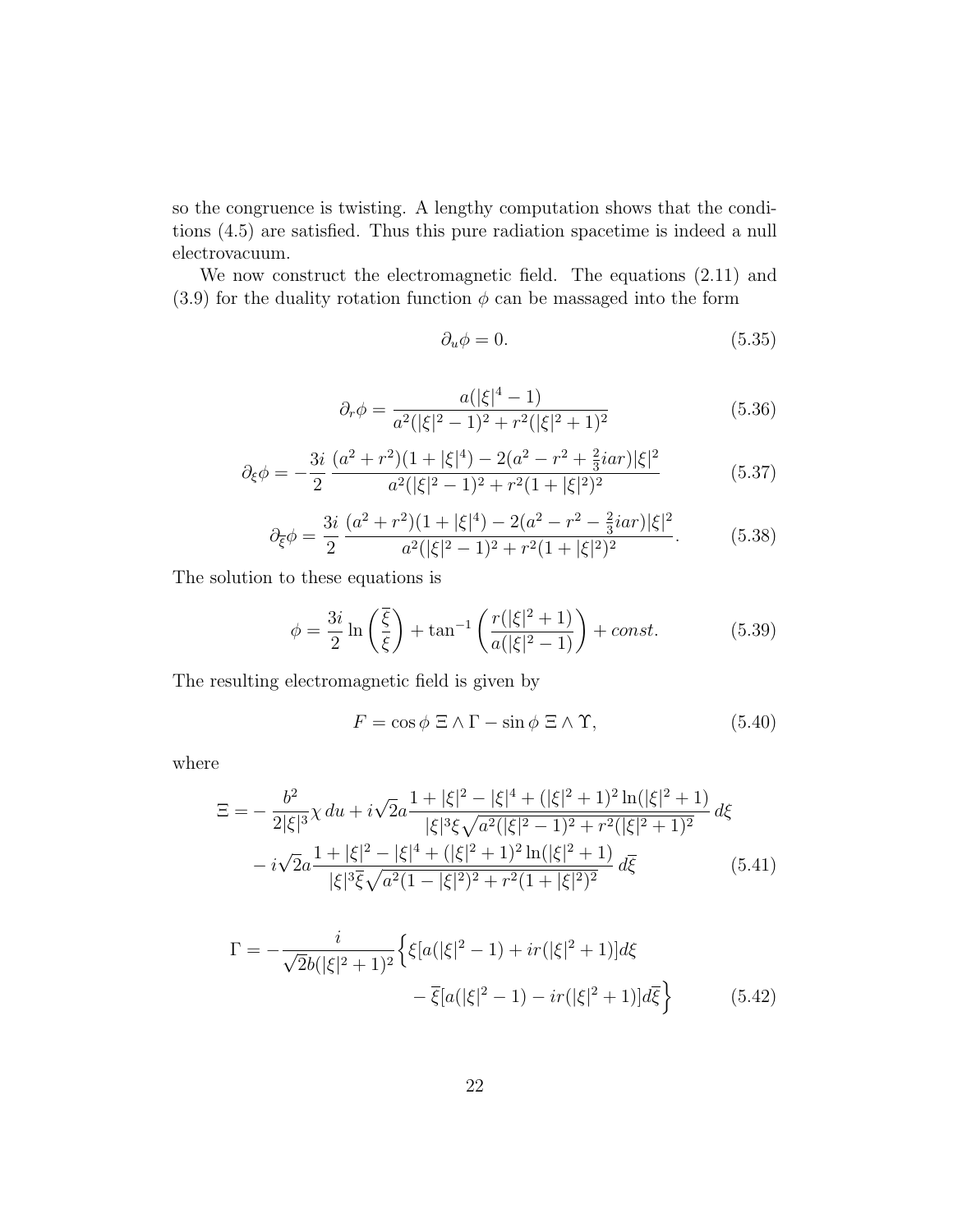$$
\Upsilon = \frac{1}{\sqrt{2b(|\xi|^2 + 1)^2}} \Big\{ \xi[a(|\xi|^2 - 1) + ir(|\xi|^2 + 1)]d\xi \n+ \overline{\xi}[a(|\xi|^2 - 1) - ir(|\xi|^2 + 1)]d\xi \Big\} \tag{5.43}
$$

The metric determined by the null tetrad  $(5.22)$ – $(5.25)$  and the electromagnetic field given by (5.40) satisfy the Einstein-Maxwell equations.

#### 5.4 A twisting, pure radiation spacetime

Let  $(u, r, \xi, \overline{\xi})$  be a chart on M, where u, r are real and  $\xi, \overline{\xi}$  are complex conjugates. The following null tetrad  $(k, l, m, \overline{m})$  is constructed from a twisting, pure radiation solution of the Einstein equations given in [9] (see equation  $(30.46)$  in [9] with  $K = 0$ ):

$$
k = \sqrt{\frac{24m_0}{u}} \frac{1}{|B|} \partial_r,\tag{5.44}
$$

$$
l = |B| \sqrt{\frac{u}{24m_0}} \partial_u + \frac{1}{\sqrt{24m_0 u}|B|} [(a_0^4 a_1^6 u^5 + a_0^2 a_1^2 u r^2) |\xi|^2 + r (a_0^2 a_1^4 u^4 + m_0 u + r^2)] \partial_r,
$$
\n(5.45)

$$
m = \frac{a_0 a_1 \overline{\xi} u}{\overline{B}} \partial_u + \frac{2i a_0^2 a_1^3 u^2 \overline{\xi}}{\overline{B}} \partial_r - \frac{i a_1 u}{\overline{B}} \partial_\xi \tag{5.46}
$$

$$
\overline{m} = \frac{a_0 a_1 \xi u}{B} \partial_u - \frac{2i a_0^2 a_1^3 u^2 \xi}{B} \partial_r + \frac{i a_1 u}{B} \partial_{\overline{\xi}}.
$$
(5.47)

Here  $a_0, a_1 \neq 0, m_0 \neq 0$  are real parameters and

$$
B = a_0 a_1^2 u^2 + ir.
$$
 (5.48)

The metric defined by this null tetrad satisfies (2.2). The spin coefficients are given by

$$
\kappa = \sigma = \lambda = \pi = \tau = 0,\tag{5.49}
$$

and

$$
\alpha = \frac{(-3a_0a_1^2u^2 + ir)a_0a_1\xi}{4B^2}, \quad \beta = \frac{(-7a_0a_1^2u^2 + 3ir)a_0a_1\overline{\xi}}{4\overline{B}^2}
$$
(5.50)

$$
\epsilon = -\frac{\sqrt{6m_0}r}{\sqrt{u}|B|^3}, \quad \rho = -\frac{2i\sqrt{6m_0}}{\sqrt{u}|B|}
$$
\n(5.51)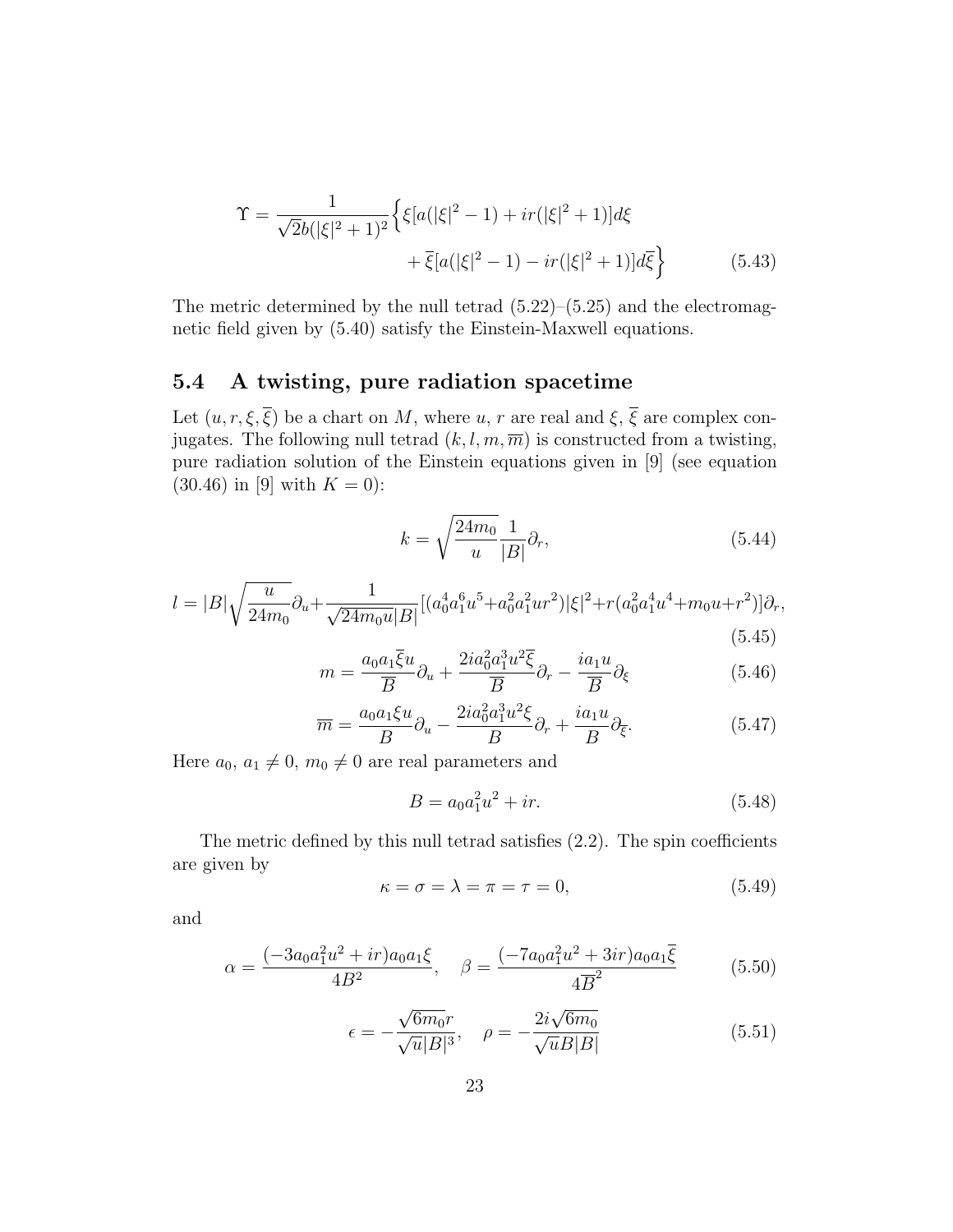$$
\mu = -i\sqrt{\frac{u}{24m_0}} \frac{\overline{B}}{|B|^3} [(a_0^4 a_1^6 u^4 + 2i a_0^3 a_1^4 r u^2 - a_0^2 a_1^2 r^2)|\xi|^2
$$
  
+  $i a_0^3 a_1^6 u^5 - 2a_0^2 a_1^4 r u^3 - i a_0 a_1^2 r^2 u - m_0 r]$  (5.52)

$$
\gamma = -\frac{1}{8|B|^3 \sqrt{6m_0 u}} [2(a_0^4 a_1^6 r u^5 + a_0^2 a_1^2 r^3 u) |\xi|^2 + 7a_0^4 a_1^8 u^8 - 4i u^3 a_0 a_1^2 m_0 r + 2a_0^2 a_1^4 m_0 u^5 + 12a_0^2 a_1^4 r^2 u^4 + 5r^4]
$$
\n(5.53)

$$
\nu = -\frac{i a_0 a_1 \overline{B}\xi}{24 m_0 B^2} [a_0^3 a_1^6 u^6 + 3i a_0^2 a_1^4 r u^4 - 2a_0 a_1^2 m_0 u^3 - 3a_0 a_1^2 r^2 u^2 - i r^3]
$$
(5.54)

The null congruence is shear-free and geodesic. The twist of the congruence is given by √

$$
\omega = -\Im(\rho) = \frac{\sqrt{24m_0}a_0 a_1^2 u^{3/2}}{|B|^3}.
$$
\n(5.55)

The twist vanishes in an open set if and only if  $a_0 = 0$ . Assuming  $a_0 \neq 0$ , the spacetime is an electrovacuum if and only if  $\mathcal{I}_1 = \mathcal{I}_2 = 0$ . We have

$$
\mathcal{I}_1 = \frac{6\sqrt{6m_0}a_0^3a_1^5\overline{\xi}u^{3/2}(a_0|\xi|^2 + iu)}{\overline{B}|B|^5} = \overline{\mathcal{I}}_2.
$$
 (5.56)

Evidently, this pure radiation spacetime cannot be an electrovacuum if the twist is to remain non-vanishing. If the twist is set to zero via  $a_0 = 0$  the resulting spacetime satisfies (4.6) and is diffeomorphic to one of the null electrovacua of Petrov type D originally found by Robinson and Trautman [9]. The non-vanishing of the invariants  $\mathcal{I}_1$ ,  $\mathcal{I}_2$  in (5.56) confirms their nontriviality.

### 6 Summary

We summarize the results of this paper by giving an algorithm which takes as input a spacetime metric and determines whether it defines a null electrovacuum and, when it does, builds the null electromagnetic field.

• Given a metric  $g$ , compute its Ricci tensor  $R_{ab}$ . If the Ricci tensor vanishes this is a vacuum spacetime.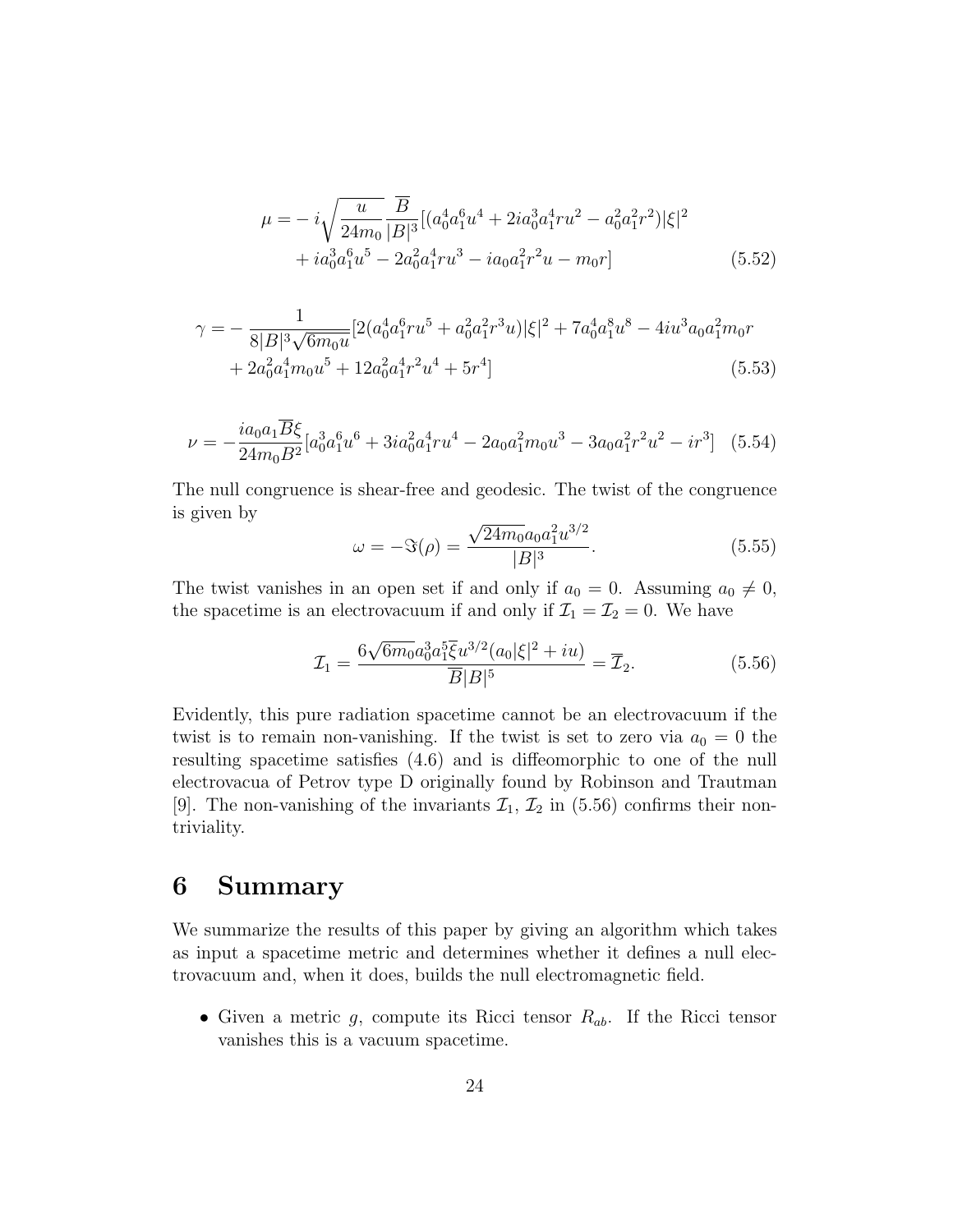- Check whether the Ricci tensor is null and positive,  $(2.1)$ . If  $(2.1)$  is not satisfied the spacetime cannot be a null electrovacuum.
- From the null Ricci tensor, determine a null vector field  $k^a$  by solving the quadratic equations  $R_{ab} = \frac{1}{4}$  $\frac{1}{4}k_{a}k_{b}$ .
- The vector field  $k^a$  determines a geodesic null congruence  $\mathcal{C}$ . From the first derivatives of  $k^a$  check whether C is shear-free. If C is not shear-free, then  $q$  cannot be a null electrovacuum.
- Construct a null tetrad adapted to the shear-free, geodesic, null congruence  $\mathcal{C}$ , that is, a null tetrad whose first leg is  $k^a$ . Compute the Newman-Penrose spin coefficients of the tetrad. Compute the twist of  $\mathcal{C}.$
- If the twist of C vanishes, check  $(4.6)$ . If  $(4.6)$  is not satisfied, g does not define a null electrovacuum. If (4.6) is satisfied, g defines a null electrovacuum and the electromagnetic field can be obtained by solving  $(2.11)$  and then using  $(2.8)$ ,  $(2.4)$  and  $(2.6)$ .
- If the twist of C does not vanish, check  $(4.5)$ . If these conditions are not satisfied, g does not define a null electrovacuum. If the conditions  $(4.5)$ are satisfied, g defines a null electrovacuum and the electromagnetic field can be obtained by solving  $(2.11)$ ,  $(3.9)$  and then using  $(2.8)$ , (2.4) and (2.6).

Implementation of this algorithm requires only (a) solving algebraic equations which are at most quadratic, and (b) solving an integrable system of overdetermined linear, inhomogeneous PDE of the form  $d\phi = A$ .

Acknowledgments: I thank Ian Anderson and Pawel Nurowski for discussions. The bulk of the results given in §3, §4, and §5 were obtained using the DifferentialGeometry package in Maple. This work was supported by grant OCI-1148331 from the National Science Foundation.

## References

- [1] G. Y. Rainich, *Trans. Am. Math. Soc.* **27**, 106 (1925).
- [2] C. Misner and J. Wheeler, Ann. Phys. 5, 525 (1957).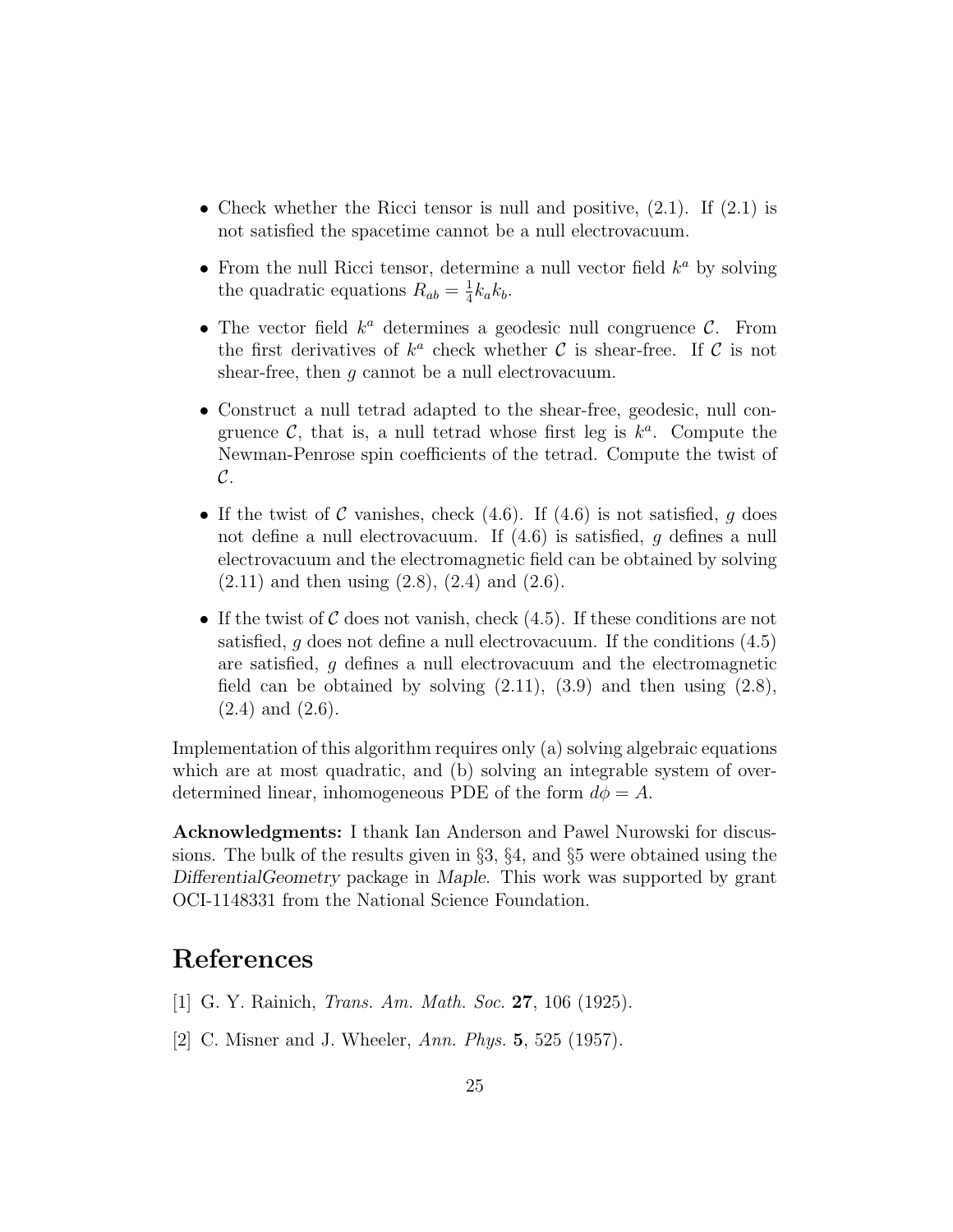- [3] I. M. Anderson and C. G. Torre, J. Math. Phys. 53, 013511 (2012).
- [4] R. Geroch, Ann. Phys. 36, 147 (1966).
- [5] L. Mariot, C. R. Acad. Sci. (Paris) 238, 2055 (1954).
- [6] I. Robinson, *J. Math. Phys.* **2**, 290 (1961).
- [7] G. Ludwig, Commun. Math. Phys. 17, 98 (1970).
- [8] J. Stewart, Advanced General Relativity, Cambridge University Press (1991).
- [9] H. Stephani, D. Kramer, M. MacCallum, C. Hoenselaers, E. Herlt, Exact Solutions of Einstein's Field Equations, Second Edition, Cambridge University Press (2003).
- [10] S. Lang, Differential and Riemannian Manifolds, Springer (1995).
- [11] C. G. Torre, *Class. Quantum Grav.* **29**, 077001 (2012).
- [12] P. Nurowski and J. Tafel, Class. Quantum Grav. 9, 2069 (1992).

## A Appendix: Proof of Triviality of  $\mathcal{I}_3$ ,  $\mathcal{I}_4$ ,  $\mathcal{I}_5$ ,  $\mathcal{J}_2$ , and  $\mathcal{J}_3$

Here we prove that the integrability conditions  $\mathcal{I}_3 = \mathcal{I}_4 = \mathcal{I}_5 = 0$  in the twisting case, and  $\mathcal{J}_2 = \mathcal{J}_3 = 0$  in the twist-free case, are always satisfied by the shear-free, geodesic, null congruence  $\mathcal C$  determined by the null Ricci tensor.

We will need the following results from the Newman-Penrose formalism [8]. Under a spatial rotation (2.14) we have

$$
\tau \to e^{2i\theta} \tau \tag{A.1}
$$

$$
\alpha \to e^{-2i\theta}(\alpha + i\overline{\delta}\theta) \tag{A.2}
$$

$$
\beta \to e^{2i\theta} (\beta + i\delta\theta) \tag{A.3}
$$

$$
\epsilon \to \epsilon + iD\theta. \tag{A.4}
$$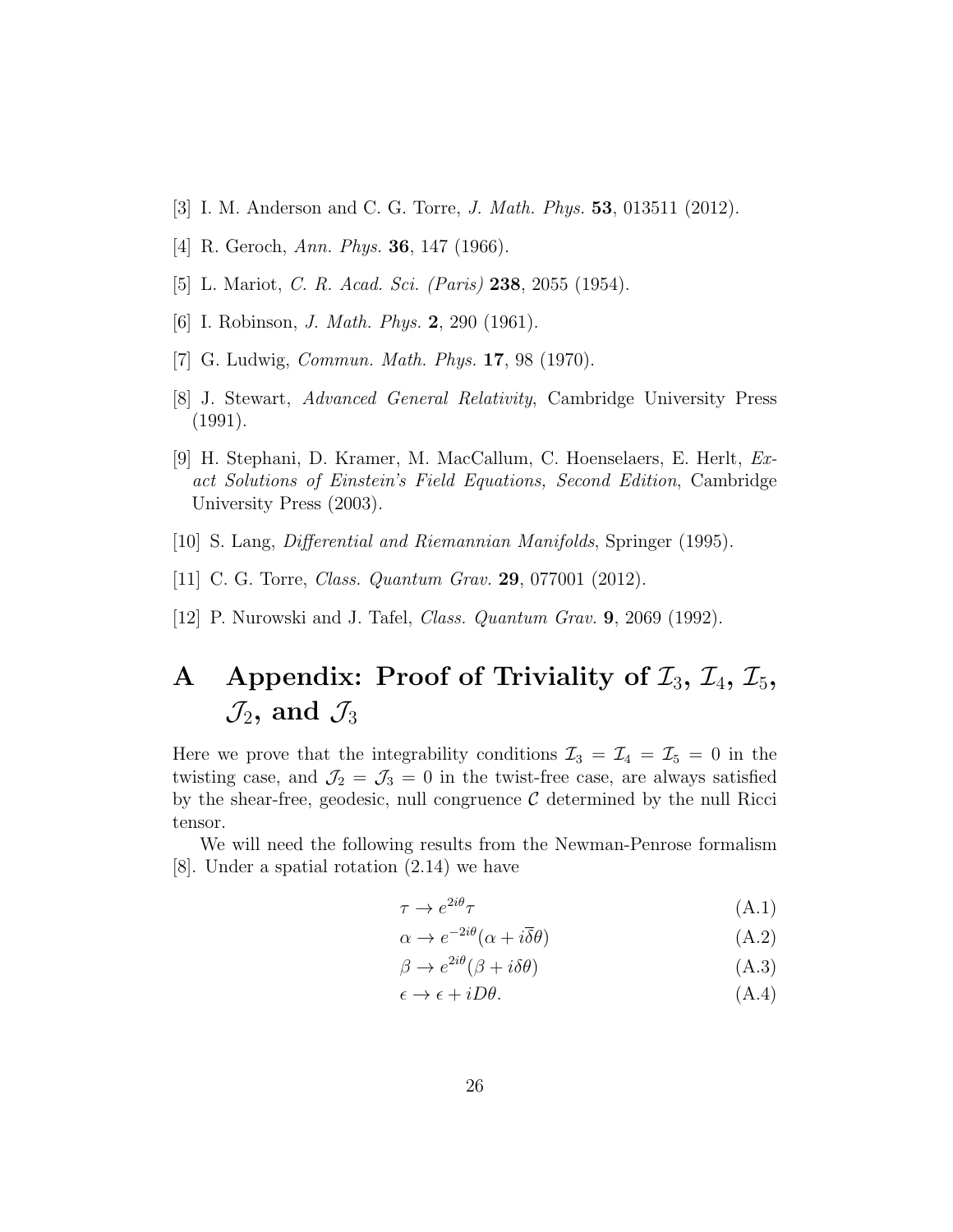Under a null rotation (2.15) we have

$$
\tau \to \tau + c\sigma + \overline{c}\rho + |c|^2 \kappa \tag{A.5}
$$

$$
\alpha \to \alpha + c\epsilon + c\rho + c^2 \kappa \tag{A.6}
$$

$$
\beta \to \beta + c\sigma + \overline{c}\epsilon + |c|^2 \kappa \tag{A.7}
$$

$$
\epsilon \to \epsilon + c\kappa. \tag{A.8}
$$

We also need the following Ricci identities:

$$
D\rho - \overline{\delta}\kappa = \rho^2 + |\sigma|^2 + (\epsilon + \overline{\epsilon})\rho - \overline{\kappa}\tau - (3\alpha + \overline{\beta} - \pi)\kappa + \Phi_{00},
$$
 (A.9)

$$
D\mu - \delta \pi = (\overline{\rho} - \epsilon - \overline{\epsilon})\mu + \sigma \lambda + (\overline{\pi} - \overline{\alpha} + \beta)\pi - \nu \kappa + \Psi_2 + 2\Lambda, \tag{A.10}
$$

$$
D\alpha - \overline{\delta}\epsilon = (\rho + \overline{\epsilon} - 2\epsilon)\alpha + \beta\overline{\sigma} - \overline{\beta}\epsilon - \overline{\kappa}\lambda + (\epsilon + \rho)\pi + \Phi_{10},
$$
 (A.11)

$$
D\beta - \delta\epsilon = (\alpha + \pi)\sigma + (\overline{\rho} - \overline{\epsilon})\beta - (\mu + \gamma)\kappa - (\overline{\alpha} - \overline{\pi})\epsilon + \Psi_1
$$
 (A.12)

$$
D\tau - \Delta\kappa = (\tau + \overline{\pi})\rho + (\overline{\tau} + \pi)\sigma + (\epsilon - \overline{\epsilon})\tau - (3\gamma + \overline{\gamma})\kappa + \Psi_1 + \Phi_{01} \quad (A.13)
$$
  

$$
\delta\alpha - \overline{\delta}\beta = \mu\rho - \lambda\sigma + |\alpha|^2 + |\beta|^2 - 2\alpha\beta + (\rho - \overline{\rho})\gamma + (\mu - \overline{\mu})\epsilon
$$

$$
-\Psi_2 + \Lambda + \Phi_{11},\tag{A.14}
$$

$$
\delta \rho - \overline{\delta} \sigma = (\overline{\alpha} + \beta)\rho - (3\alpha - \overline{\beta})\sigma + (\rho - \overline{\rho})\tau + (\mu - \overline{\mu})\kappa - \Psi_1 + \Phi_{01}.
$$
\n(A.15)

Henceforth we assume that the null tetrad is adapted to the tangent to  $\mathcal{C}$ , so that

$$
\kappa = \sigma = \Psi_0 = \Psi_1 = \Phi_{00} = \Phi_{01} = \Phi_{10} = \Phi_{02} = \Phi_{20}
$$
  
=  $\Phi_{11} = \Phi_{12} = \Phi_{21} = \Lambda = 0$  (A.16)

and (see (2.12))

$$
\Re(\rho) = 2\Re(\epsilon). \tag{A.17}
$$

We first show that  $\mathcal{I}_4$  and  $\mathcal{I}_5$ , defined in (3.17) and (3.18), vanish automatically in the case where the shear-free, null geodesic congruence  $\mathcal C$  defined by the null Ricci tensor is twisting,  $\omega \neq 0$ . We begin by fixing a convenient class of adapted null tetrads. From (A.4), choosing  $\theta: M \to \mathbf{R}$  such that

$$
D\theta = -\Im(\epsilon),\tag{A.18}
$$

we obtain an adapted tetrad for which

$$
\epsilon = \bar{\epsilon}.\tag{A.19}
$$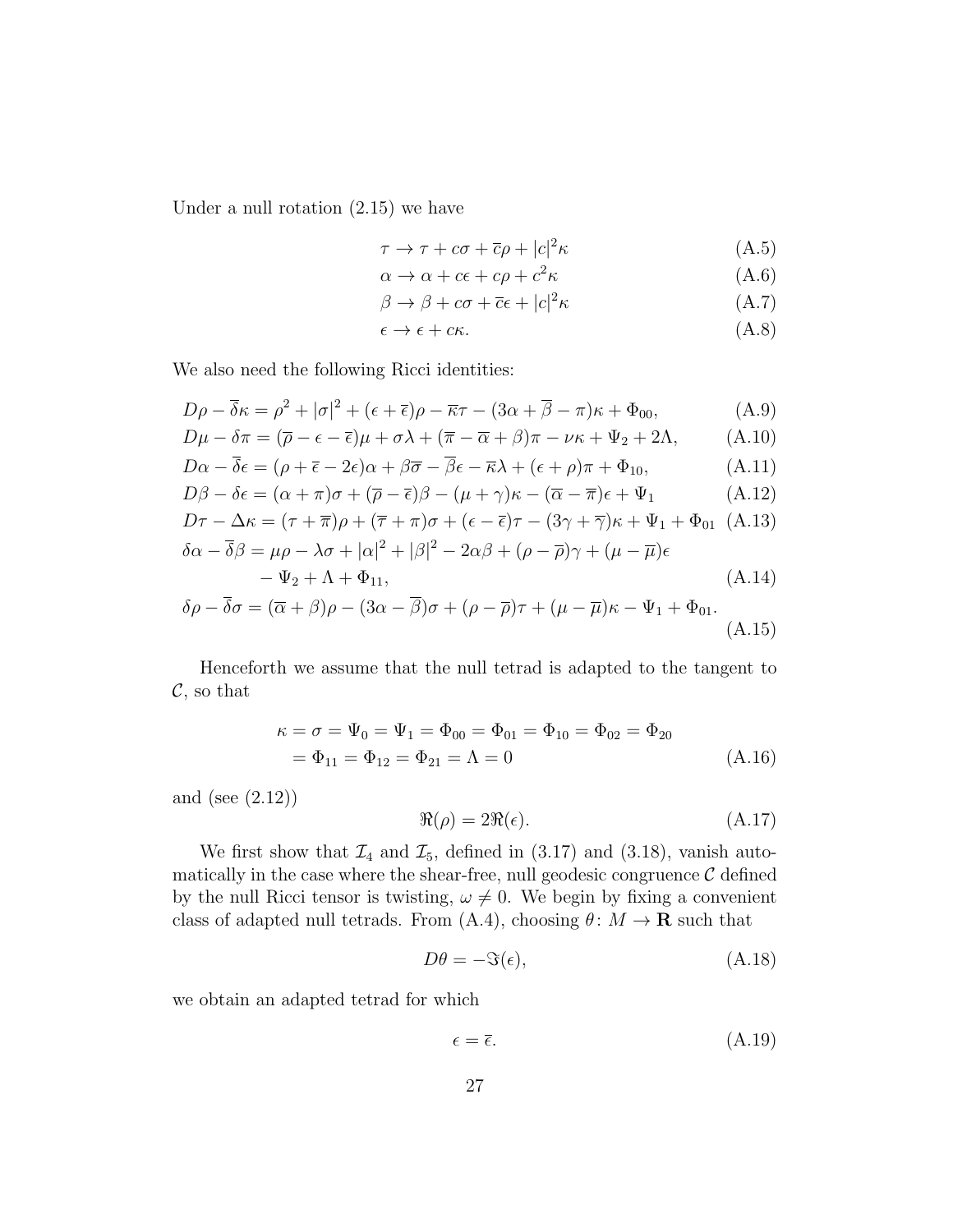From (A.5) and (A.7), choosing  $c: M \to \mathbb{C}$  such that

$$
c = -\frac{1}{i\omega}(\overline{\tau} - 2\overline{\beta}),\tag{A.20}
$$

we obtain a tetrad with

$$
\tau = 2\beta,\tag{A.21}
$$

and since  $\epsilon$  is invariant under a null rotation when  $\kappa = 0$ , we maintain  $\epsilon = \bar{\epsilon}$ . Using such a tetrad, (A.12), (A.13), (A.15), (A.16), (A.19), and (A.21) imply

$$
(\delta + \overline{\pi} - \overline{\alpha} - \beta)\omega = 0, \tag{A.22}
$$

which, along with (A.19) and (A.21), implies that  $\mathcal{I}_4$  and  $\mathcal{I}_5 = \overline{\mathcal{I}}_4$  vanish with this particular choice of adapted tetrad. As pointed out in  $\S 4$ , these quantities transform homogeneously under a change in tetrad, and under  $k \to -k$ . Therefore they vanish for any choice of k and for any choice of adapted tetrad.

To prove that  $\mathcal{I}_3$  given in (3.16) vanishes we again fix a tetrad satisfying  $\epsilon = \bar{\epsilon}$  and  $\tau = 2\beta$ . With such a tetrad

$$
\mathcal{I}_3 = \omega^2 \left[ (\Delta - 2\Re(\gamma))\omega - (D + 2\epsilon)\Im(\mu) \right]. \tag{A.23}
$$

Now return to (A.22) which implies

$$
[\bar{\delta}, \delta](\omega) = \bar{\delta}[(\bar{\alpha} + \beta - \bar{\pi})\omega)] - \delta[(\alpha + \bar{\beta} - \pi)\omega)].
$$
 (A.24)

Use  $(3.1)$  to evaluate the bracket on the left side of  $(A.24)$ . In the resulting identity, use  $(A.9)$ ,  $(A.10)$ , and  $(A.14)$ , along with  $(A.19)$  and  $(A.21)$ , to find that (A.23) vanishes for the tetrad being used. The transformation properties of the integrability conditions now guarantee that  $\mathcal{I}_3$  vanishes for any tetrad adapted to  $k$  and for any choice of  $k$ .

In the twist-free case,  $\omega = -\Im(\rho) = 0$ , we can still fix a tetrad with  $\epsilon = \overline{\epsilon}$ , and now we distinguish two cases: (a)  $\rho = 2\epsilon = 0$  and (b)  $\rho = 2\epsilon \neq 0$ . In case (a) (A.11) and (A.12) imply  $D\alpha = D\beta = 0$  and it follows that  $\mathcal{J}_2 = 0 = \mathcal{J}_3$ . In case (b), a null rotation with

$$
c = -\frac{1}{\rho}(\alpha - \overline{\beta})\tag{A.25}
$$

sets

$$
\alpha = \overline{\beta},\tag{A.26}
$$